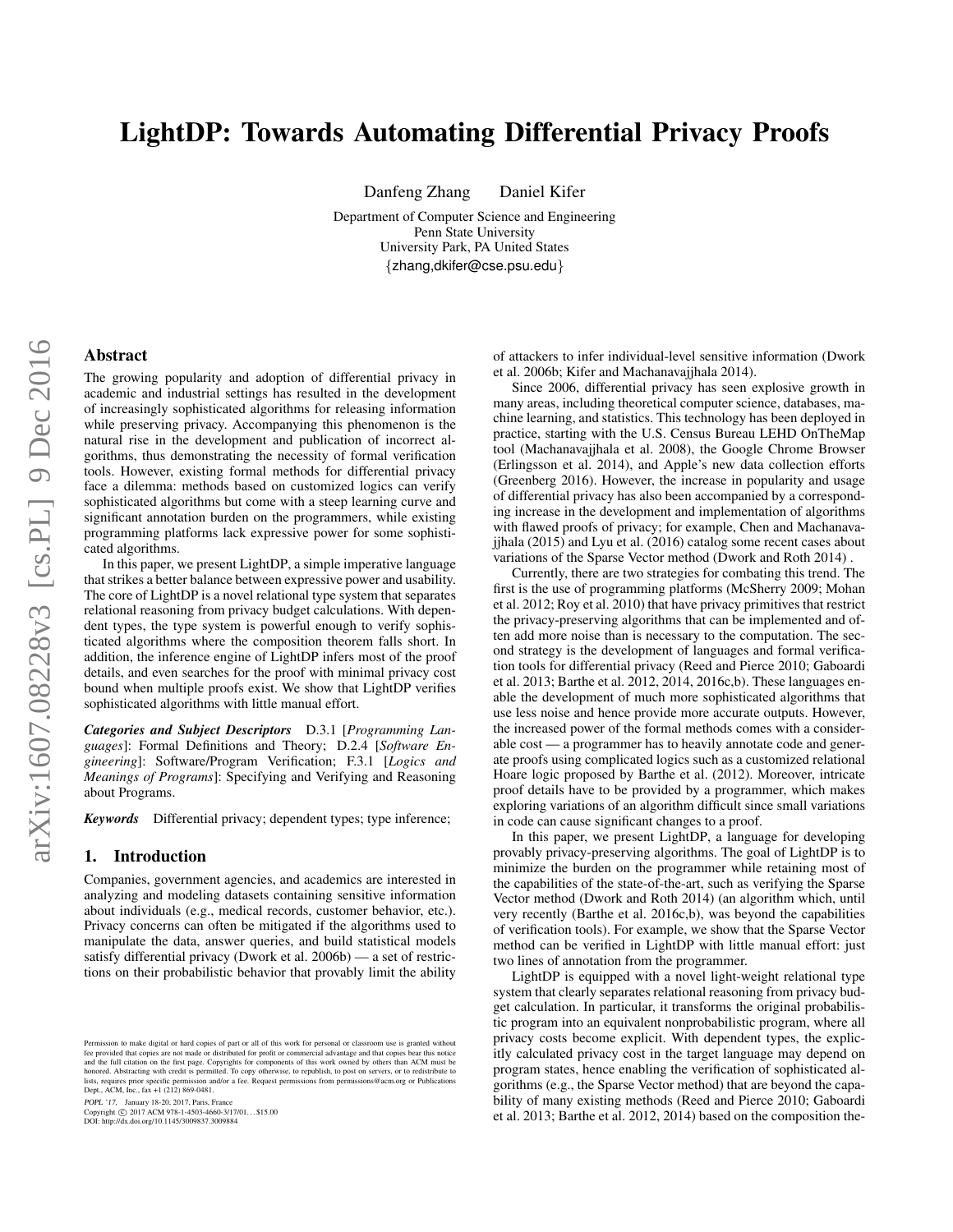orem [\(McSherry](#page-13-8) [2009\)](#page-13-8). Moreover, the transformed nonprobabilistic program is ready for off-the-shelf formal verification methods, such as Hoare logic, to provide an upper bound of the privacy cost.

On the usability end, LightDP has an inference engine that reduces the already low annotation burden on the programmers. Although the inference engine does not yet automate the privacy budget calculation part of a proof, it does fill in missing details in the relational reasoning part of a proof; furthermore, based on MaxSMT theory, it even searches for the optimal proof that minimizes privacy cost with minimal human involvement. For example, with only one postcondition annotation and one loop invariant annotation from a programmer, LightDP confirms that the proof in [\(Dwork and Roth](#page-13-7) [2014\)](#page-13-7) indeed provides the minimal privacy cost.

To summarize, this paper makes the following contributions:

- 1. LightDP, a new imperative language for verifying sophisticated privacy-preserving algorithms (Section [3.1\)](#page-4-0),
- 2. expressive static annotations incorporating dependent types, enabling precise tracking of privacy costs (Section [3.3\)](#page-5-0),
- 3. a formal proof that the LightDP type system soundly tracks differential privacy costs, and new proof techniques involved in the soundness proof (Section [4\)](#page-6-0),
- 4. an inference engine that automatically fills in missing details involved in the relational reasoning part of a proof, and further, minimizes provable privacy cost bound when multiple proofs exist, with little manual effort (Section [5\)](#page-7-0),
- 5. case studies on complex algorithms showing that formal verification of privacy-preserving algorithms are viable with little programmer annotation burden (Section [6\)](#page-10-0).

## 2. Preliminaries and Illustrating Example

#### <span id="page-1-2"></span>2.1 Distributions

We define the set of *sub-distributions* over a discrete set A, writ- $\sum_{a \in A} \mu \ a \leq 1$ . When applied to an event  $E \subseteq A$ , we define ten  $\text{Dist}(A)$ , as the set of functions  $\mu : A \to [0, 1]$ , such that  $\mu(E) \triangleq \sum_{e \in E} \mu(e)$ . Notice that we do not require  $\sum_{a \in A} \mu(a)$ 1, a special case when  $\mu$  is a *distribution*, since sub-distribution gives rise to an elegant semantics for programs that may not terminate [\(Kozen](#page-13-17) [1981\)](#page-13-17).

Given a distribution  $\mu \in \text{Dist}(A)$ , its support is defined as support $(\mu) \triangleq \{a \mid \mu(a) > 0\}$ . We use  $\mathbb{1}_a$  to represent the degenerate distribution  $\mu$  that  $\mu(a) = 1$  and  $\mu(a') = 0$  if  $a' \neq a$ . Moreover, sub-distributions can be given a structure of a monad. Formally, we define the unit and bind functions as follows:

unit : 
$$
A \to \text{Dist}(A) \triangleq \lambda a
$$
.  $\mathbb{1}_a$ 

$$
{\tt bind}:{\bf Dist}(A)\to (A\to{\bf Dist}(B))\to{\bf Dist}(B)
$$

$$
\triangleq \lambda \mu. \lambda f. \left(\lambda b. \sum_{a \in A} (f \, a \, b) \times \mu(a)\right)
$$

That is, unit takes an element in A and returns the Dirac distribution where all mass is assigned to  $a$ ; bind takes  $\mu$ , a distribution on  $A$ , and  $f$ , a mapping from  $A$  to distributions on  $B$  (e.g., a conditional distribution of  $B$  given  $A$ ), and returns the corresponding marginal distribution on B. This monadic view will avoid cluttered definitions and proofs when probabilistic programs are involved (Section [3.2\)](#page-4-1).

# 2.2 Differential Privacy

Differential privacy has two major variants: *pure* [\(Dwork et al.](#page-13-0) [2006b\)](#page-13-0) (obtained by setting  $\delta = 0$  in the following definition) and *approximate* [\(Dwork et al.](#page-13-18) [2006a\)](#page-13-18) (obtained by choosing a  $\delta > 0$ ).

| <b>function</b> SPARSEVECTOR $(T, N, \epsilon : \text{num}_0; q : \text{list num}_*)$ |  |  |
|---------------------------------------------------------------------------------------|--|--|
|---------------------------------------------------------------------------------------|--|--|

|                | <b>returns</b> (out : list bool <sub>0</sub> )<br><b>precondition</b> $\forall i. -1 \leq (\hat{q}[i]) \leq 1$               |
|----------------|------------------------------------------------------------------------------------------------------------------------------|
|                | c1, c2, i : $\texttt{num}_0$ ; $T, \eta_1$ : $\texttt{num}_1$ ; $\eta_2$ : $\texttt{num}_{q[i] + \eta_2 \geq \tilde{T}$ ?2:0 |
| $\mathbf{1}$   | $\eta_1 := \texttt{Lap} (2/\epsilon);$                                                                                       |
| $\overline{2}$ | $\tilde{T} := T + \eta_1$ ;                                                                                                  |
| $\mathcal{E}$  | c1 := 0; c2 := 0; i := 0;                                                                                                    |
| $\overline{4}$ | while (c1 < $N$ )                                                                                                            |
| 5              | $\eta_2$ := Lap $(4N/\epsilon)$ ;                                                                                            |
| 6              | if $(q[i] + \eta_2 \geq \tilde{T})$ then                                                                                     |
| 7              | $out := true::out;$                                                                                                          |
| 8              | $c1 := c1 + 1$                                                                                                               |
| 9              | else                                                                                                                         |
| 10             | out:= false::out;                                                                                                            |
| 11             | $c2 := c2 + 1$ ;                                                                                                             |
| 12             | $i := i+1;$                                                                                                                  |

<span id="page-1-1"></span>Figure 1. The Sparse Vector method. Type annotations are shown in grey. The precondition specifies the adjacency assumption.

<span id="page-1-0"></span>**Definition 1** (Differential privacy). Let  $\epsilon, \delta \geq 0$ . A probabilistic *computation*  $M : A \rightarrow \textbf{Dist}(B)$  *is*  $(\epsilon, \delta)$ *-differentially private with respect to an adjacency relation* Ψ ⊆ A × A *if for every pair of inputs*  $a_1, a_2 \in A$  *such that*  $a_1 \Psi a_2$ *, and every output subset*  $E \subseteq B$ *, we have* 

$$
P(Ma_1 \in E) \le \exp(\epsilon)P(Ma_2 \in E) + \delta
$$

Intuitively, a probabilistic computation satisfies differential privacy if it produces similar distributions for any pair of inputs related by Ψ. In the most common applications of differential privacy, A is the set of possible databases and the adjacency relation  $\Psi$  is chosen so that  $a_1 \Psi a_2$  whenever  $a_1$  can be obtained from  $a_2$  by adding or removing data belonging to a single individual.

In this paper, we focus on the verification of algorithms that satisfy pure differential privacy. An algorithm is  $\epsilon$ -differentially private iff it is  $(\epsilon, 0)$ -differentially private according to Definition [1.](#page-1-0)

#### 2.3 The Sparse Vector Method

The goal of formal methods for verifying  $\epsilon$ -differential privacy is to provide an upper bound on the privacy cost  $\epsilon$  of a program. Typically, users will have a fixed privacy budget  $\epsilon'$  and can only run programs whose provable privacy cost  $\epsilon$  does not exceed the budget:  $\epsilon \leq \epsilon'$ . For this reason, it is important that formal methods are able to prove a tight upper bound on the privacy cost.

With the exception of [\(Barthe et al.](#page-13-15) [2016c,](#page-13-15)[b\)](#page-13-16), most existing formal methods rely on the composition theorem [\(McSherry](#page-13-8) [2009\)](#page-13-8). That is, in the case of  $\epsilon$ -differential privacy, those methods essentially treat a program as a series of modules, each with a provable upper bound  $\epsilon_i$  on its privacy cost. Then by the composition theo-rem [\(McSherry](#page-13-8) [2009\)](#page-13-8), the total privacy cost is bounded by  $\sum_i \epsilon_i$ . However, for sophisticated advanced algorithms, the composition theorem often falls short — it can provide upper bounds that are arbitrarily larger than the true privacy cost. Providing the tightest privacy cost for intricate algorithms requires formal methods that are more powerful but avoid over-burdening the programmers with annotation requirements. To illustrate these challenges, we consider the Sparse Vector method [\(Dwork and Roth](#page-13-7) [2014\)](#page-13-7). It is a prime example of the need for formal methods because many of its published variants have been shown to be incorrect [\(Chen and](#page-13-5) [Machanavajjhala](#page-13-5) [2015;](#page-13-5) [Lyu et al.](#page-13-6) [2016\)](#page-13-6).

The Sparse Vector method also has many correct variants, one of which is shown in Figure [1.](#page-1-1) For now, safely ignore the type annotations in grey and the precondition. Here, the input list  $q$  repre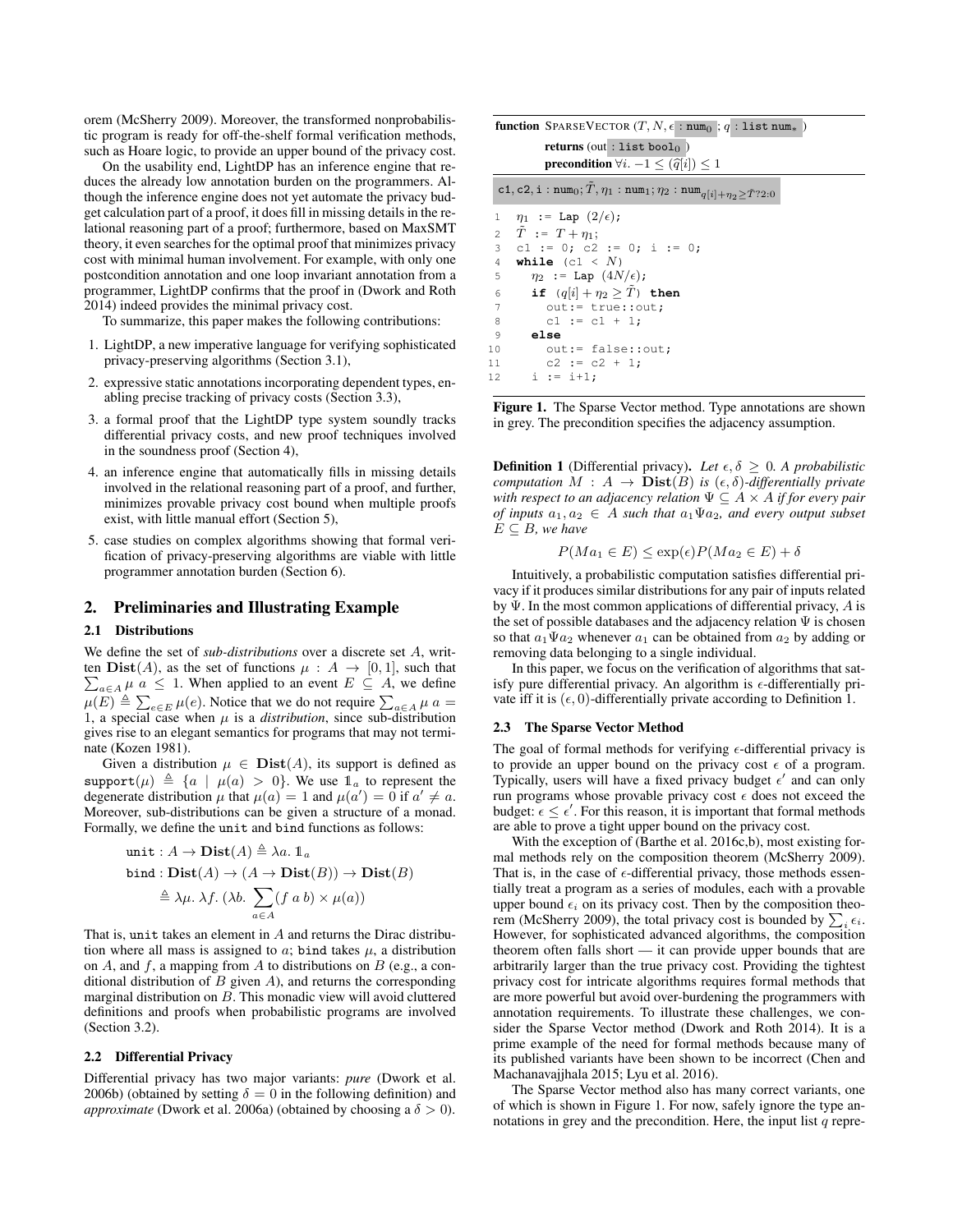sents a sequence of results of counting queries  $q_1, q_2, q_3, \ldots$  (e.g., how many patients in the data have cancer, how many patients contracted an infection in the hospital, etc.) running on a database. The goal is to answer as accurately as possible the following question: which queries, when evaluated on the true database, return an answer greater than the threshold  $T$  (a program input unrelated to the sensitive data)?

To achieve differential privacy, the algorithm adds appropriate Laplace noise to the threshold and to each query. Here, Lap  $(4N/\epsilon)$ draws one sample from the Laplace distribution with mean zero and a scale factor  $(4N/\epsilon)$ . If the noisy query answer  $(q[i] + \eta_2)$ is above the noisy threshold  $\tilde{T}$ , it adds true to the output list out (in the slot reserved for that query) and otherwise, it adds false. The key to this algorithm is the deep observation that once noise has been added to the threshold, queries for which we output true have a privacy cost (so we can answer at most  $N$  of them, where  $N$  is a parameter); however, outputting false for a query does not introduce any new privacy costs [\(Dwork and Roth](#page-13-7) [2014\)](#page-13-7). The algorithm ensures that the total privacy cost is bounded by the input  $\epsilon$ , the parameter used in Figure [1.](#page-1-1) This remarkable property makes the Sparse Vector method ideal in situations where the vast majority of query counts are expected to be below the threshold.

*Failure of the composition theorem* If we just use the composition theorem, we would have a privacy cost of  $\epsilon/4N$  for each loop iteration (i.e., every time Lap  $(4N/\epsilon)$  noise is added to a query answer) due to the property of the Laplace distribution. Since the number of iterations are not a priori bounded, the composition theorem could not prove that the algorithm satisfies  $\epsilon'$ -differential privacy for any finite  $\epsilon'$ ; more advanced methods are needed.

*Informal proof and sample runthrough* Proofs of correctness (of this and other variants) can be found in [\(Dwork and Roth](#page-13-7) [2014;](#page-13-7) [Chen and Machanavajjhala](#page-13-5) [2015;](#page-13-5) [Lyu et al.](#page-13-6) [2016\)](#page-13-6). Here we provide an informal correctness argument by example to illustrate the subtleties involved both in proving it and inferring a tight bound for the algorithm.

Suppose we set the parameters  $T = 4$  (we want to know which queries have a value at least 4) and  $N = 1$  (we stop the algorithm after the first time it outputs true). Consider the following two databases  $D_1, D_2$  that differ on one record, and their corresponding query answers:

$$
D_1
$$
:  $q[0] = 2$ ,  $q[1] = 3$ ,  $q[2] = 5$   
\n $D_2$ :  $q[0] = 3$ ,  $q[1] = 3$ ,  $q[2] = 4$ 

Suppose in one execution on  $D_1$ , the noise added to T is  $\alpha^{(1)} = 1$ and the noise added to  $q[0], q[1], q[2]$  is  $\beta_0^{(1)} = 2, \beta_1^{(1)} = 0, \beta_2^{(1)} = 1$ 0, respectively. Thus the noisy threshold is  $\tilde{T} = 5$  and the noisy query answers are  $q[0] + \beta_0^{(1)} = 4$ ,  $q[1] + \beta_1^{(1)} = 3$ ,  $q[2] + \beta_2^{(1)} = 5$ and so the algorithm outputs the sequence: (false, false, true).

According to Definition [1,](#page-1-0) for any output sequence  $\omega$ , we need to show  $P(M(D_1) = \omega) \leq e^{\epsilon} P(M(D_2) = \omega)$  for all possible outputs  $\omega$  and databases  $D_1, D_2$  that differ on one record. For the databases  $D_1, D_2$  described above, we will show that  $P(M(D_1) =$  (false, false, true))  $\leq e^{\epsilon} P(M(D_2) =$ (false, false, true)). We proceed in two steps.

*Aligning randomness* We first create an *injective* (but not necessarily bijective) function from the randomness in the execution under  $D_1$  into the randomness in the execution under  $D_2$ , so that both executions generate the same output. For an execution under  $D_2$ , let  $\alpha^{(2)}$  be the noise added to the threshold and let  $\beta_0^{(2)}$ ,  $\beta_1^{(2)}$ ,  $\beta_2^{(2)}$  be the noise added to the queries  $q[0], q[1], q[2]$ , respectively. Consider an injective function candidate that adds 1 to the threshold noise (i.e.,  $\alpha^{(2)} = \alpha^{(1)} + 1$ ), keeps the noise of queries for which  $D_1$  reported false (i.e.,  $\beta_0^{(2)} = \beta_0^{(1)}$  and  $\beta_1^{(2)} = \beta_1^{(1)}$ ) and adds 2 to the noise of queries for which  $D_1$  reported  $\tt true$  (i.e.,  $\beta_2^{(2)} = \beta_2^{(1)} + 2$ ).

In our running example, execution under  $D_2$  with this function would result in the noisy threshold  $\tilde{T} = 6$  and noise query answers  $q[0] + \beta_0^{(2)} = 5$ ,  $q[1] + \beta_1^{(2)} = 3$ ,  $q[2] + \beta_2^{(2)} = 6$ . Hence, the output once again is (false, false, true). In fact, it is easy to see that under this injective function, every execution under  $D_1$  would result in an execution under  $D_2$  that produces the same answer.

*Counting privacy cost* For each output  $\omega$ , let f be the injective function; let A be the set of random variable assignments that cause execution under  $D_1$  to produce  $\omega$ ; let B be the possible assignments we can get by applying  $f$  to  $A$ ; and let  $C$  be the set of random variable assignments that are not in the range of  $f$ , but nevertheless cause execution under  $D_2$  to produce the output  $\omega$  as well<sup>[1](#page-2-0)</sup>. Then we can rewrite  $P(M(D_1) = \omega) = P(A)$  and  $P(M(D_2) = \omega) = P(B) + P(C).$ 

Once we have done the alignment of randomness as above, and recalling that  $N = 1$  in our example, the proof finishes by showing:

$$
P(A) = \sum_{a \in A} P(a) \le e^{\frac{\epsilon}{2}} e^{2 \frac{\epsilon}{4N}} \sum_{a \in A} P(f(a))
$$

$$
= e^{\epsilon} P(B) \le e^{\epsilon} (P(B) + P(C))
$$

where the  $e^{\frac{\epsilon}{2}}$  factor results from using a threshold value that is 1 larger, while the  $e^{2\frac{\epsilon}{4N}}$  factor results from adding 2 to the noise for query  $q[2]$ . Notice that no privacy cost is paid for queries  $q[0]$  and  $q[1]$ , since the same noise is added under  $D_1$  and  $D_2$ . Moreover, due to the injective assumption,  $\sum_{a \in A} P(f(a)) = P(B)$ .

*Challenges* The Sparse Vector method is a prime example of the need for formal methods, since paper-and-pencil proof is shown to be error-prone for its variants. The intricacy in its proof brings major challenges for formal methods:

- 1. Precision: a crucial observation in the proof is that once noise has been added to the threshold, different privacy costs are only paid for outputting true. Hence, the cost calculation needs to consider program states.
- 2. Aligning randomness: finding an injective function from the randomness under  $D_1$  to that under  $D_2$  such that outputting  $\omega$ under  $D_1$  entails outputting  $\omega$  under  $D_2$  is the most intriguing piece in the proof. However, coming up with a correct function, as we described informally above, is non-trivial.
- 3. Finding the tightest bound: in fact, an infinite number of proofs exist for the Sparse Vector method, though with various provable privacy  $costs<sup>2</sup>$  $costs<sup>2</sup>$  $costs<sup>2</sup>$ . Since a tighter privacy cost bound allows a privacy-preserving algorithm to produce more accurate outputs, a formal method should produce the tightest one when possible.

Except the very recent work by [Barthe et al.](#page-13-15) [\(2016c,](#page-13-15)[b\)](#page-13-16), existing formal methods (e.g., [\(Reed and Pierce](#page-13-11) [2010;](#page-13-11) [Gaboardi et al.](#page-13-12) [2013;](#page-13-12) [Barthe et al.](#page-13-13) [2012,](#page-13-13) [2014\)](#page-13-14)) rely on the composition theorem, hence fail to prove that the Sparse Vector method satisfies  $\epsilon'$ -privacy for any  $\epsilon'$ . Recent work by [Barthe et al.](#page-13-15) [\(2016c,](#page-13-15)[b\)](#page-13-16) verifies variants of the Sparse Vector method, but its customized relational logic incurs heavy annotation burden, including the randomness alignment. Moreover, those work cannot search for the tightest cost bound.

<span id="page-2-1"></span><sup>2</sup> For example, another injective function adds 2 to the threshold noise (i.e.,  $\alpha^{(2)}=\alpha^{(1)}+2$ ), keeps the noise of queries for which  $D_1$  reported false (i.e.,  $\beta_0^{(2)} = \beta_0^{(1)}$  and  $\beta_1^{(2)} = \beta_1^{(1)}$ ) and adds 3 to the noise of queries for which  $D_1$  reported true (i.e.,  $\beta_2^{(2)} = \beta_2^{(1)} + 3$ ). It is easy to check that this mapping has the desired property, but the privacy cost is  $(7\epsilon)/4$ .

<span id="page-2-0"></span><sup>&</sup>lt;sup>1</sup> This is possible since we do not assume the function to be a bijection.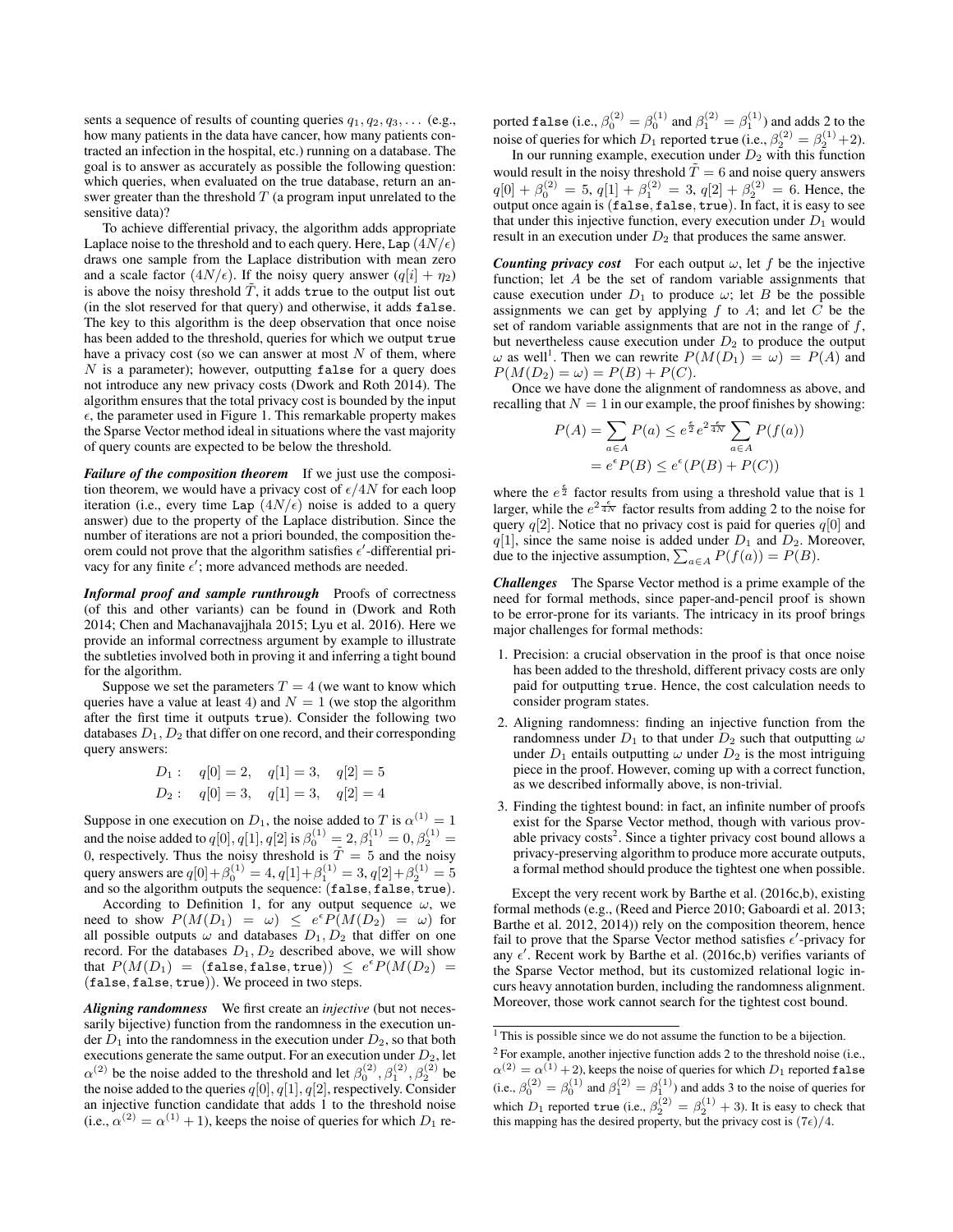## 2.4 Our Approach

To tackle the challenges above, we propose LightDP, an imperative language that enables verification and even inference of the tightest privacy cost for sophisticated privacy-preserving algorithms. We illustrate the key components of LightDP in this section, and detail all components in the rest of this paper.

*Relational reasoning* The core of LightDP is a novel light-weight dependent type system that explicitly captures the *exact difference* of a variable's values in two executions under two adjacent databases. Let  $v^{(1)}$   $(v^{(2)})$  be the value of a variable x in an execution under  $D_1$  ( $D_2$ ). The type  $\tau$  for x in LightDP has the form of  $\mathcal{B}_{d}$ , meaning that x holds a value of basic type  $\beta$  (e.g., int, real, bool), and  $v^{(1)} + \mathbf{d} = v^{(2)}$ . Required type annotations for the Sparse Vector method are shown in grey in Figure [1.](#page-1-1) Note that for brevity, we write num for numeric base types (e.g., int, real). Hereafter, we refer to the **d** counterpart as the *distance*.

In the simplest case, the distance is a constant. For example, the input threshold  $T$  has a type num<sub>0</sub>, meaning that its value remains the same in two executions (since  $T$  is a parameter unrelated to private information about individuals). The distance of variable  $\eta_1$ captures one randomness alignment in the informal proof above: we enforce a distance of 1 for  $\eta_1$  (i.e., we map noise v to  $v + 1$  for any value v sampled in the execution under  $D_1$ ).

The distance may also depend on program states. Hence, LightDP supports dependent types. For instance, consider the distance of  $\eta_2$ :  $q[i] + \eta_2 \geq \overline{T}$ ?2 : 0. This annotation specifies an injective function that maps noise v to  $v + 2$  when the value of  $q[i] + \eta_2 \geq \tilde{T}$  is true (i.e., the output is true) in an execution under  $D_1$ , and maps noise v to v otherwise. As we will see shortly, dependent types allow a precise privacy cost to be calculated under various program states, hence enabling bounding privacy cost in a tighter way than mechanisms based on the composition theorem.

Moreover, LightDP uses a distinguished distance ∗ as a shorthand for the standard Sigma type (e.g., num<sub>\*</sub>  $\triangleq \Sigma_{x:\text{num}_0}$  num<sub>x</sub>). In other words, each value of type num<sub>\*</sub> (e.g., each query in the list  $q$ ) can be interpreted as a pair of the form  $(x : num_0, y : num_x)$ , where the first component specifies the distance of the second component. Note that by language design, the first component is invisible in the privacy-preserving algorithm; however, the type system may reason about and manipulate it via a distinguished operation $\hat{ }$ . For instance, the precondition in the running example states the adjacent assumption on databases: for each query answer  $q[i]$  in q, its distance  $(\hat{q}[i])$  is bounded by  $\pm 1$ . The star type is also useful for distances that cannot be easily captured at compile time (Section [3.1\)](#page-4-0).

With type annotations, a type system statically verifies that the distances are maintained as an invariant throughout the execution. For example, the output out in Figure [1](#page-1-1) has type list bool<sub>0</sub>, meaning that each element in the list has type  $bool<sub>0</sub>$ . Hence, the invariant maintained by the type system ensures that two related executions always generate the same output.

*Calculating privacy cost* When type-checking succeeds, the type system transforms the original program to a non-probabilistic, nonrelational program where privacy cost is explicitly calculated. The transformed program for the Sparse Vector method is shown in Figure [2.](#page-3-0)

The transformed program is almost identical to the original one, except that: 1) the privacy cost is explicitly calculated via a new variable  $v_{\epsilon}$ , and 2) probabilistic instructions are replaced by a new nondeterministic instruction havoc  $\eta$ , which semantically sets variable  $\eta$  to an arbitrary value upon execution.

The fundamental soundness theorem of the type system states that, informally, if 1) the original program type-checks, and 2)  $v_{\epsilon}$ is always bounded by some constant  $\epsilon'$  in the transformed program, then the original program being verified is  $\epsilon'$ -differentially private.

|    | <b>function</b> TSPARSEVEC $(T, N, \epsilon : \text{num}; q : \text{list num}; \hat{q} : \text{list num})$                      |
|----|---------------------------------------------------------------------------------------------------------------------------------|
|    | returns (out : list bool)                                                                                                       |
|    | <b>precondition</b> $\forall i. -1 \leq (\widehat{q}[i]) \leq 1$                                                                |
|    |                                                                                                                                 |
|    | 1 $\mathbf{v}_{\epsilon} := 0;$                                                                                                 |
|    | 2 havoc $\eta_1; \mathbf{v}_{\epsilon} := \mathbf{v}_{\epsilon} + \epsilon/2;$                                                  |
|    | 3 $\tilde{T} := T + \eta_1;$                                                                                                    |
|    | 4 cl := 0; c2 := 0; i := 0;                                                                                                     |
| 5  | while $(c1 < N)$                                                                                                                |
|    | Invariant : $c1 \leq N \wedge \mathbf{v}_{\epsilon} = \epsilon/2 + c1 \times \frac{\epsilon}{2N}$                               |
| 6  | havoc $\eta_2$ ; $\mathbf{v}_{\epsilon} := \mathbf{v}_{\epsilon} + (q[i] + \eta_2 \geq \tilde{T}$ ?2: 0) $\times \epsilon/4N$ ; |
| 7  | if $(q[i] + \eta_2 > T)$ then                                                                                                   |
| 8  | $out := true::out;$                                                                                                             |
| 9  | $c1 := c1+1$ :                                                                                                                  |
| 10 | else                                                                                                                            |
| 11 | out:= false::out;                                                                                                               |
| 12 | $c2 := c2+1$ ;                                                                                                                  |
| 13 | $i := i+1;$                                                                                                                     |

<span id="page-3-0"></span>Figure 2. The transformed program. The instrumented statements are underlined. The loop invariant to prove the postcondition  $v_{\epsilon}$  <  $\epsilon$  is shown in grey.

Notice that for the second property (the problem of bounding  $v<sub>f</sub>$ ), any off-the-shelf verification tool for functional correctness can be utilized. For instance, the program above with the desired postcondition  $\mathbf{v}_{\epsilon} \leq \epsilon$  can be verified by Hoare logic, with one loop invariant provided by a programmer (the grey box in Figure [2\)](#page-3-0).

#### 2.5 Type Inference

The mechanisms sketched so far provide a light-weight yet powerful formal method for differential privacy. The annotation burden is much reduced compared with [\(Barthe et al.](#page-13-15) [2016c\)](#page-13-15). However, providing the *correct* and *optimal* type annotations (especially for random variables  $\eta_1$  and  $\eta_2$ ) is still subtle for a programmer.

Although it is folklore that type inference in face of dependent types can be daunting, LightDP is equipped with an inference engine that, at least for many algorithms, not only infers correct annotations, but also enables finding annotations that minimize privacy cost when multiple annotations exist. For example, given the function signature in Figure [1,](#page-1-1) the inference algorithm in Section [5](#page-7-0) automatically infers types for all variables. The inferred types are identical to the ones in Figure [1](#page-1-1) except that  $\tilde{T}$ ,  $\eta_1$  are assigned with a distance  $\alpha$  and  $\eta_2$  is assigned with a distance expression  $q[i]+ \eta_2 > T? \beta : \gamma$ , where  $\alpha, \beta, \gamma$  are variables to be inferred, subject to constraints generated during type checking. For the Sparse Vector method, multiple correct type annotations exist. For example,  $\alpha = 1, \beta = 2, \gamma = 0$  corresponds to the annotation in Figure [1.](#page-1-1) Moreover,  $\alpha = 0, \beta = 2, \gamma = -2$  and  $\alpha = 2, \beta = 3, \gamma = 0$  are both correct annotations.

Given type annotations with distance variables, the type-guided transformation as sketched above generates target program where variables to be inferred (i.e.,  $\alpha$ ,  $\beta$ ,  $\gamma$ ) are used in the calculation of privacy cost. The difference is that  $\mathbf{v}_{\epsilon}$  increments by  $(\alpha \epsilon)/2$  at line 2 and increments by  $(q[i] + \eta_2 \geq T? \beta : \gamma) \times \epsilon/4N$  at line 6 in Figure [2.](#page-3-0) By Hoare logic, we can easily bound the privacy cost to be  $\alpha \epsilon/2 + \beta \epsilon/4 + c2 \times \gamma \epsilon/4N$ .

Putting it all together, finding the optimal proof is equivalent to a MaxSMT problem: min  $(2\alpha + \beta + c2 \times \gamma/N)$ , given that constraints generated in type checking are satisfiable. Using an existing MaxSMT solver,  $\mu Z$  [\(Bjørner and Phan](#page-13-19) [2014;](#page-13-19) [Bjørner](#page-13-20) [et al.](#page-13-20) [2015\)](#page-13-20), the optimal proof for the Sparse Vector method is successfully inferred:  $\alpha = 1, \beta = 2, \gamma = 0$ . This is exactly the randomness alignment used in its proof [\(Dwork and Roth](#page-13-7) [2014\)](#page-13-7).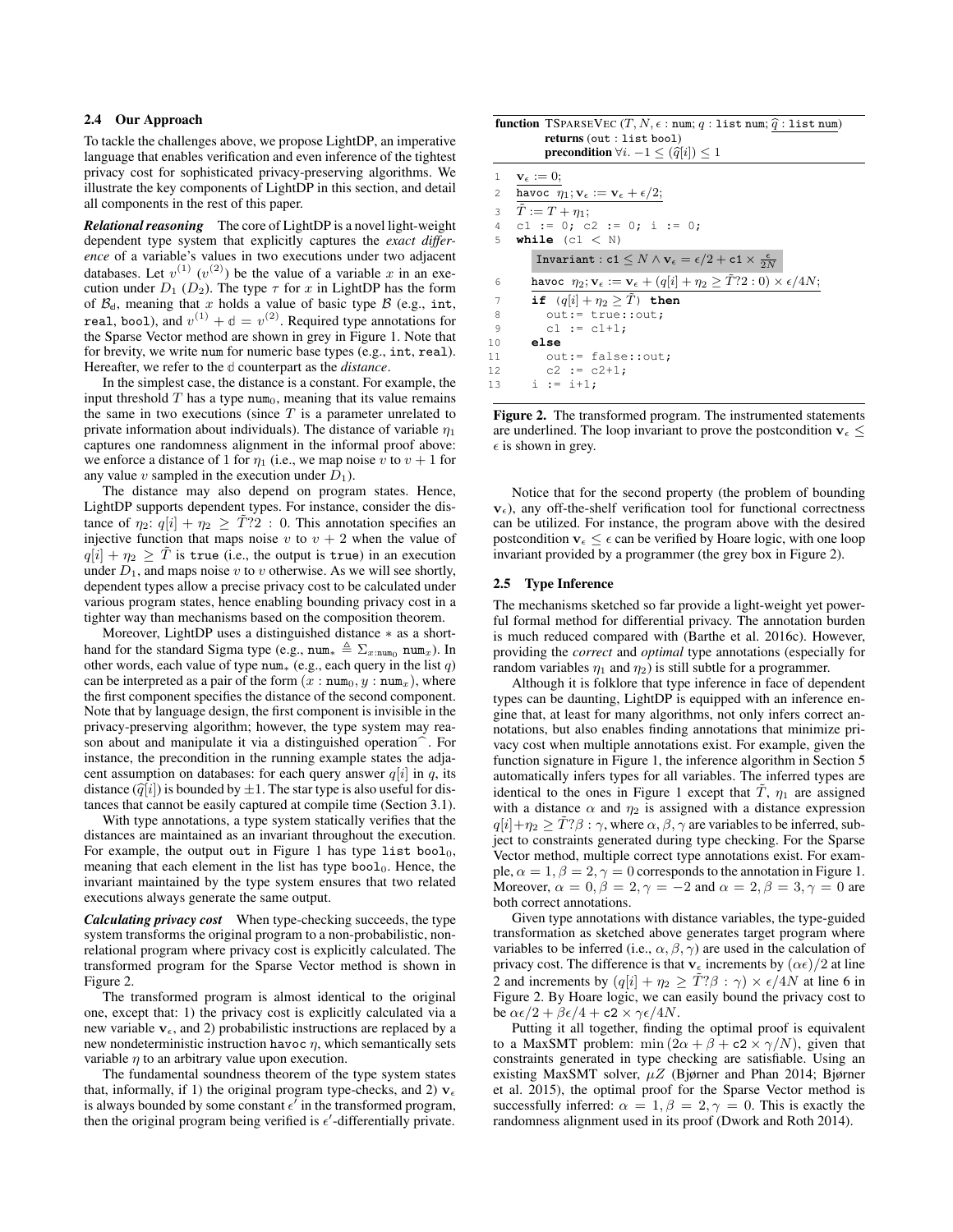```
Reals r \in \mathbb{R}Booleans b \in \{true, false\}Vars x \in VarRand Vars \eta \in H<br>Linear Ops \oplus ::= +\oplus ::= + \mid -Other Ops \otimes ::= \times | /Comparators \odot ::= \lt; |>|=|\leq| \geqRand Exps g ::= \text{Lap } rExpressions e ::= r | b | x | \eta | e_1 \oplus e_2 | e_1 \otimes e_2 | e_1 \odot e_2 |\neg e \mid e_1 :: e_2 \mid e_1 \mid e_2 \mid e_1?e_2 : e_3Commands c ::= skip x := e | \eta := g | c_1; c_2 | return e |if e then c_1 else c_2 | while e do cDistances d ::= r | x | \eta | d_1 \oplus d_2 | d_1 \otimes d_2 | d_1 \odot d_2?d_3 : d_4Types \tau ::= \text{num}_d | \text{num}_* | \text{bool} | \text{list } \tau | \tau_1 \rightarrow \tau_2
```
<span id="page-4-2"></span>**Figure 3.** LightDP $_0$ : language syntax.

# 3. LightDP: A Language for Algorithm Design

We first introduce a simple imperative language,  $LightDP<sub>0</sub>$ , for designing and verifying privacy-preserving algorithms. This language is equipped with a dependent type system that enables formal verification of sophisticated algorithms where the composition theorem falls short. In this section, we assume all type annotations are provided by a programmer. We will remove this restriction and enable type inference in Section [5.](#page-7-0)

#### <span id="page-4-0"></span>3.1 Syntax

The language syntax is given in Figure [3.](#page-4-2) Light $DP_0$  is mostly a standard imperative language except for the following features.

*Random expressions* Probabilistic reasoning is essential in privacypreserving algorithms. We use g to represent a random expression. Since  $Lighther p_0$  follows a modular design where new randomness expression can be added easily, we only consider the most interesting random expression, Lap  $r$ , for now. Semantically, Lap  $r$ draws one sample from the Laplace distribution, with mean zero and a scale factor r. We will discuss other random expressions in Section [6.3.](#page-11-0)

Each random expression  $q$  can be assigned to a random variable  $\eta$ , written as  $\eta := g$ . We distinguish random variables (H) from normal variables (*Var*) for technical reasons explained in Section [3.3.](#page-5-0) Notice that although the syntax restricts the distribution scale parameters to be a constant, its mean can be an arbitrary expression e, via the legit expression  $e + \eta$ , where  $\eta$  is sampled from a distribution with mean zero.

*List operations* Sophisticated algorithms usually make multiple queries to a database and produce multiple outputs during that process. Rather than reasoning about the privacy cost associated with each query in isolation and total the privacy costs using the composition theorem,  $LightDP<sub>0</sub>$  enables more precise reasoning via built-in list type operations:  $e_1$  ::  $e_2$  appends the element  $e_1$  to a list  $e_2$ ;  $e_1[e_2]$  gets the  $e_2$ -th element in list  $e_1$ , assuming  $e_2$  is bound by the length of  $e_1$ . We also assume a list variable is initialized to an empty list.

*Types with distances* Each type  $\tau$  has the form of  $\mathcal{B}_{d}$ . Here,  $\beta$ is a base type, such as num (numeric type), bool (Boolean), or an application of a type constructor (e.g., list) to another type, or a function  $(\tau_1 \to \tau_2)$ .  $\phi$  is a numeric expression that (semantically) specifies the exact distance of the values stored in a variable in two related executions. In particular, a distance expression is a numeric expression in the language, as specified in Figure [3,](#page-4-2) where  $d_1 \odot d_2$ ? $d_3 : d_4$  evaluates to  $d_3$  when the comparison evaluates to true, and  $d_4$  otherwise.

|   | <b>function</b> PARTIALSUM ( $\epsilon$ , b, size : num <sub>0</sub> ; q : list num <sub>*</sub> )<br><b>returns</b> (out : $num_0$ )<br><b>precondition</b> $\forall i > 0$ . $\hat{q}[i] \leq b \wedge$<br>$\forall i \geq 0$ . $\hat{q}[i] > 0 \Rightarrow (\forall j > i$ . $\hat{q}[j] = 0)$ |  |
|---|---------------------------------------------------------------------------------------------------------------------------------------------------------------------------------------------------------------------------------------------------------------------------------------------------|--|
| 1 | $sum: num, i: num_0; \eta: num_{-sim}$                                                                                                                                                                                                                                                            |  |
| 2 | sum := 0; i := 0;                                                                                                                                                                                                                                                                                 |  |
| 3 | while $(i < size)$                                                                                                                                                                                                                                                                                |  |
| 4 | sum := sum+q[i];                                                                                                                                                                                                                                                                                  |  |
|   | 5 i := $i+1$ ;                                                                                                                                                                                                                                                                                    |  |
|   | 6 $\eta$ = Lap $b/\epsilon$ ;                                                                                                                                                                                                                                                                     |  |
| 7 | out := sum + $\eta$ ;                                                                                                                                                                                                                                                                             |  |

<span id="page-4-3"></span>Figure 4. An  $\epsilon$ -differentially private algorithm for summing over a query list.

Since non-numeric types bool, list  $\tau$  and  $\tau_1 \rightarrow \tau_2$  cannot be associated with any numeric distance, those types are syntactic sugars for bool<sub>0</sub>, (list  $\tau$ )<sub>0</sub> and  $(\tau_1 \rightarrow \tau_2)_0$  respectively. Notice that elements in a list of type (list  $\tau$ )<sub>0</sub> (e.g., parameter q in Figure [1\)](#page-1-1) may still have different elements in two related executions, since the difference of elements is specified by type  $\tau$ . The subscript 0 here simply restricts the list size in two related executions.

*Star type* LightDP<sub>0</sub> also supports sum types, written as  $B_{\ast}$ , a syntactic sugar of a Sigma type. More specifically, a variable  $x$ with type num<sub>∗</sub> is desugared as  $x : \Sigma_{(\widehat{x}:\text{num}_0)}$  num $_{\widehat{x}}$ , where  $\widehat{x}$  is a distinguished variable invisible in the source code, but can be reasoned about and manipulated by the type system. Hiding the first component of a Sigma type simplifies verification (Section [4\)](#page-6-0).

The parameter  $q$  in Figure [1](#page-1-1) is one example where the star type is useful. Moreover, the star type enables reasoning about dependencies that cannot be captured otherwise by a distance expression. Consider the  $\epsilon$ -differentially private Partial Sum algorithm in Figure [4.](#page-4-3) It implements an immediate solution to answering the sum of a query list in a privacy preserving manner<sup>[3](#page-4-4)</sup>: it aggregates the accurate partial sum in a loop, and releases a noisy sum using the Laplace mechanism. The precondition specifies the adjacency assumption: at most one query answer may differ by at most  $b$ .

In this algorithm, the distance of variable sum changes in each iteration. Hence, the accurate type for sum is  $\min_{j=0} \hat{q}[j]$ . However, with the goal of keeping type system as light-weight as possible, we assign sum to a star type. The type system will reason about and manipulate distance component  $\widehat{\text{sum}}$  in a sound way (Section [3.3\)](#page-5-0).

#### <span id="page-4-1"></span>3.2 Semantics

The denotational semantics of the probabilistic language is defined as a mapping from initial memory to a distribution on (possible) final outputs. Formally, let  $M$  be a set of memory states where each memory state  $m \in \mathcal{M}$  is an assignment of all (normal and random) variables (*Var*  $\cup$  H) to values. First, an expression e of base type  $\beta$ is interpreted as a function  $\llbracket e \rrbracket : m \to \llbracket \mathcal{B} \rrbracket$ , where  $\llbracket \mathcal{B} \rrbracket$  represents the set of values belonging to the base type B. We omit expression semantics since it is mostly standard<sup>[4](#page-4-5)</sup>.

A random expression  $g$  is interpreted as a distribution on real values. Hence,  $\llbracket g \rrbracket$  :  $\textbf{Dist}(\llbracket \texttt{num} \rrbracket)$ . Moreover, a command c is interpreted as a function  $\llbracket c \rrbracket : \mathcal{M} \to \textbf{Dist}(\mathcal{M})$ . For brevity, we write  $\llbracket e \rrbracket_m$  and  $\llbracket c \rrbracket_m$  instead of  $\llbracket e \rrbracket(m)$  and  $\llbracket c \rrbracket(m)$  hereafter. Figure [5](#page-5-1) provides the semantics of commands, where functions unit

<span id="page-4-4"></span><sup>&</sup>lt;sup>3</sup> We use this trivial algorithm here for its simplicity. We will analyze a more sophisticated version in Section [6.](#page-10-0)

<span id="page-4-5"></span><sup>&</sup>lt;sup>4</sup> The reals in LightDP only come from sampling (or, the havoc command, which mimics sampling). We assume the sample space is either finite or countable.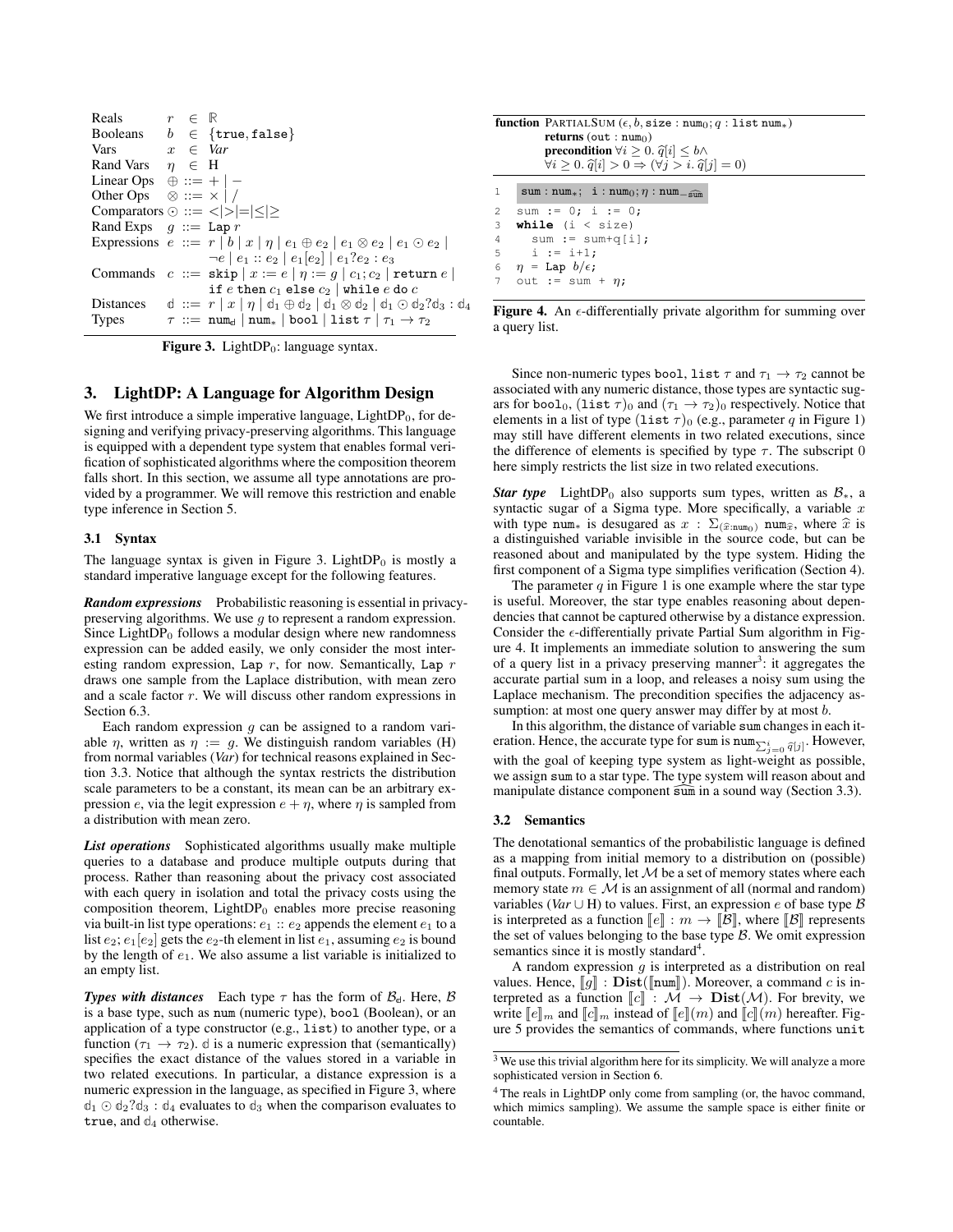$$
[\![\text{skip}]\!]_m = \text{unit } m
$$
\n
$$
[\![x := e]\!]_m = \text{unit } (m\{[\![e]\!]_m/x\})
$$
\n
$$
[\![\eta := g]\!]_m = \text{bind } [\![g]\!] \ (\lambda v. \text{unit } m\{v/\eta\})
$$
\n
$$
[\![c_1; c_2]\!]_m = \text{bind } ([\![c_1]\!]_m) \ [\![c_2]\!]
$$
\n
$$
[\![\text{if } e \text{ then } c_1 \text{ else } c_2]\!]_m = \begin{cases} [\![c_1]\!]_m & \text{if } [\![e]\!]_m = \text{true} \\ [\![c_2]\!]_m & \text{if } [\![e]\!]_m = \text{false} \end{cases}
$$
\n
$$
[\![\text{while } e \text{ do } c]\!]_m = w^* \ m
$$
\n
$$
\text{where } w^* = fix(\lambda f. \ \lambda m. \text{if } [\![e]\!]_m = \text{true} \quad \text{then } (\text{bind } [\![c]\!]_m f) \text{ else } (\text{unit } m))
$$
\n
$$
[\![c; \text{return } e]\!]_m = \text{bind } ([\![c]\!]_m) \ (\lambda m'. \text{unit } [\![e]\!]_{m'})
$$

<span id="page-5-1"></span>Figure 5. Light $DP_0$ : language semantics.

and bind are defined in Section [2.1.](#page-1-2) This semantics corresponds directly to a semantics given by [Kozen](#page-13-17) [\(1981\)](#page-13-17), which interprets programs as continuous linear operators on measures.

Finally, we assume all programs have the form  $(c;$  return  $e)$ where c does not contain return statements. A LightDP $_0$  program is interpreted as a function  $m \to \text{Dist}[\mathcal{B}]$ , defined in Figure [5,](#page-5-1) where  $\beta$  is the type of expression returned (e).

## <span id="page-5-0"></span>3.3 Typing Rules and Target Language

We assume a typing environment  $\Gamma$  that tracks the type of each variable (including random variable). For now, we assume a type annotation is provided for each variable (i.e.,  $dom(\Gamma) = Var \cup H$ ), but we will remove this restriction in Section [5.](#page-7-0) The typing rules are formalized in Figure [6.](#page-5-2) Since all typing rules share a global invariant  $\Psi$  (e.g., the precondition in Figure [1\)](#page-1-1), typing rules do not propagate  $\Psi$  for brevity. We also write  $\Gamma(x) = \mathbf{d}$  for  $\exists \mathcal{B}$ .  $\Gamma(x) = \mathbf{d}$  $B_d$  when the context is clear.

*Expressions* For expressions, each rule has the form of  $\Gamma \vdash e : \tau$ , meaning that the expression e has type  $\tau$  under the environment  $\Gamma$ . Rule (T-OPLUS) precisely tracks the distance of linear operations (e.g., + and −), while rule (T-OTIMES) makes a conservative assumption that other numerical operations take identical parameters. It is completely possible to refine rule (T-OTIMES)) (e.g., by following the sensitivity analysis proposed by [Reed and Pierce](#page-13-11) [\(2010\)](#page-13-11); [Gaboardi et al.](#page-13-12) [\(2013\)](#page-13-12)) to improve precision, however, we leave that as future work since it is largely orthogonal.

Rule (T-VARSTAR) applies when variable  $x$  has a star type. This rule unpacks the corresponding pair with Sigma type and makes  $\hat{x}$  explicit in the type system.

The most interesting and novel rule is (T-ODOT). It type-checks a comparison of two real expressions by generating a constraint:

<span id="page-5-2"></span>
$$
\Psi \Rightarrow (e_1 \odot e_2 \Leftrightarrow (e_1 + d_1) \odot (e_2 + d_2))
$$

Intuitively, this constraint requires that in two related executions, the Boolean value of  $e_1 \odot e_2$  must be identical since the distances of  $e_1$  and  $e_2$  are specified by  $d_1$  and  $d_2$  respectively. For example, consider the branch condition  $q[i] + \eta_2 \geq \overline{T}$  in Figure [1.](#page-1-1) Rule (T-ODOT) first checks types for subexpressions:

$$
\Gamma \vdash q[i] + \eta_2 : \mathtt{num}_{\widehat{q}[i] + (q[i] + \eta_2 \geq \tilde{T}?\mathsf{2}:\mathsf{0})} \text{ and } \Gamma \vdash \tilde{T} : \mathtt{num}_1
$$

Then the following constraint is generated (free variables in the generated constraint are universally quantified):

 $\forall q_i, \widehat{q_i}, \eta_2, \tilde{T} \in \mathbb{R}$ .  $(-1 \leq \widehat{q_i} \leq 1) \Rightarrow$  $q_i + \eta_2 > \tilde{T} \Leftrightarrow q_i + \eta_2 + \hat{q}_i + (q_i + \eta_2 > \tilde{T}$ ?2 : 0)  $> \tilde{T} + 1$ 

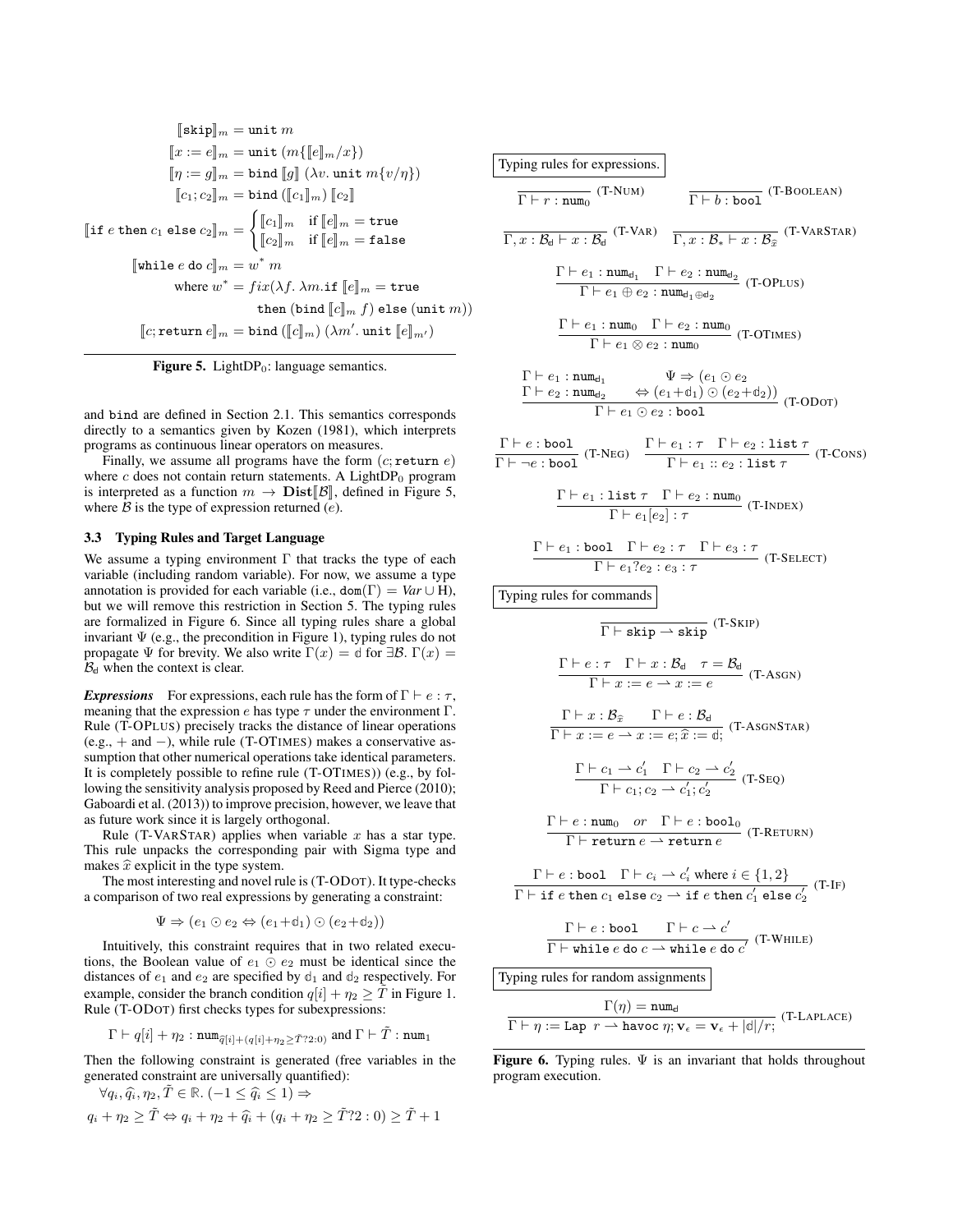Vars  $x \in Var \cup H \cup \{v_{\epsilon}\}\$ Statements  $c ::=$  skip  $x := e |$  havoc  $x | c_1; c_2 |$  return  $e$ if  $e$  then  $c_1$  else  $c_2$  | while  $e$  do  $c$ 

<span id="page-6-1"></span>Figure 7. Target language syntax. The omitted parts are identical to the source language defined in Figure [3.](#page-4-2)

This proof obligation captures a subtle yet important property of the Sparse Vector method: given the randomness alignment as specified by Γ, two related executions must take the same branch (hence, produce the same output). This proof obligation can easily be discharged by an external SMT solver, such as Z3 [\(de Moura](#page-13-21) [and Bjørner](#page-13-21) [2008\)](#page-13-21).

*Target language* The typing rules for a command have the form of  $\overline{\Gamma} \vdash c \rightarrow c'$ , where c is the original program being verified, and  $c'$  is the transformed program in the target language defined in Figure [7.](#page-6-1) The target language is mostly identical to the original one, except for two significant differences: 1) the target language involves a distinguished variables  $v_{\epsilon}$  to explicitly track the privacy cost in the original program; 2) the target language removes probabilistic expressions, and introduces a new nondeterministic command (havoc  $x$ ), which sets variable  $x$  to an arbitrary value upon execution. Hence, the target language is nonprobabilistic.

Due to nondeterminism, the denotational semantics interprets a command c in the target language as a function  $\llbracket c \rrbracket : \mathcal{M} \to \mathcal{P}(\mathcal{M})$ . For example, the semantics of the havoc command is defined as follows:

$$
\text{havoc } x \Vert_m = \cup_{r \in \mathbb{R}} \{ m \{ r/x \} \}
$$

[havoc  $x$ ]<sub>*m*</sub> = ∪<sub>r∈R</sub> {*m*{*r/x*}}<br>Other commands have a standard semantics, hence their semantics are included in the appendix. Note that for simplicity, we abuse the notation  $\llbracket c \rrbracket$  to denote the semantics of both the source language and target language. However, its meaning is unambiguous in the context of a memory m: when  $\mathbf{v}_{\epsilon} \notin \text{dom}(m)$ ,  $\llbracket c \rrbracket_m$  denotes a distribution; otherwise,  $||c||_m$  denotes a set.

**Commands** Informally, if  $\Gamma \vdash c \rightarrow c'$ , and the distinguished variable  $v_{\epsilon}$  in c' is bounded by some constant  $\epsilon'$  in all possible executions, then program  $c$  is  $\epsilon'$ -differentially private. Here, we discuss important typing rules to enforce this property. We will formalize this soundness property and sketch a proof in Section [4.](#page-6-0)

For an assignment  $x := e$ , rule (T-ASGN) *synthesizes* the types of x and e, and *checks* that their types are equivalent (i.e., both the base type and distance are equivalent). However, rule (T-ASGNSTAR) instruments the original program so that the typing invariant (i.e., the distance of x is exactly  $\hat{x}$ ) is maintained after the assignment. Consider line 4 in Figure [4.](#page-4-3) Rule (T-ASGNSTAR) first checks subexpressions:  $\Gamma \vdash \text{sum} + q[i] : \widehat{\text{sum}} + \widehat{q}[i]$ . Hence, the transformed program is  $(\texttt{sum} := \texttt{sum} + q[i]; \widehat{\texttt{sum}} := \widehat{\texttt{sum}} + \widehat{q}[i]),$ which correctly maintains the typing invariant after the assignment.

(T-RETURN) checks that the returned value is indistinguishable in two related executions. Both (T-IF) and (T-WHILE) check that two related executions must follow the same control flow.

*Laplace mechanism* Intuitively, (T-LAPLACE) assigns a polymorphic type to the random source Lap  $r$ . In other words, for any distance  $\phi$  of random variable  $\eta$ , we can instantiate the type of Lap r to be num<sub>d</sub>, though with a privacy cost of  $|d|/r$ . Moreover, the transformed program sets  $\eta$  to a nondeterministic value (havoc  $\eta$ ), since any real value can be sampled from the Laplace distribution.

Consider line 1 in Figure [1.](#page-1-1) (T-LAPLACE) transforms this line to (havoc  $\eta_1$ ;  $\mathbf{v}_{\epsilon} := \mathbf{v}_{\epsilon} + \epsilon/2$ ) since  $\Gamma(\eta_1) = \texttt{num}_1$ . Informally, the transformation says that by paying a privacy cost of  $\epsilon/2$ , Lap  $(2/\epsilon)$ ensures that  $\eta_1$  has a distance of one in two related executions.

Moreover, consider line 6 in Figure [4.](#page-4-3) (T-LAPLACE) transforms this line to (havoc  $\eta$ ;  $\mathbf{v}_{\epsilon} := \mathbf{v}_{\epsilon} + |\widehat{\text{sum}}| \epsilon/b$ ) since  $\Gamma(\eta) = -\widehat{\text{sum}}$ .

Informally, the transformation says that by paying a privacy cost,  $\eta$  has a distance of  $-\widehat{\text{sum}}$  in two related executions. Hence, we can cancel out the distance of sum in line 7.

*Dependent types and imperative programming* Mutable states in imperative programming brings subtleties that are not foreseen in the standard theory of dependent types (Martin-Löf [1984\)](#page-13-22). Consider a variable  $x$  with type  $\texttt{num}_y$  where  $y$  is initialized to zero. The type of x establishes an invariant on its values  $v_1, v_2$  under two executions:  $v^{(1)} = v^{(2)}$ . However, if we update the value of y to 1, the invariant changes to  $v^{(1)} + 1 = v^{(2)}$ , but the values of x in two executions remains unchanged. Hence, the type invariant is broken.

To address this issue, we assume the following assumptions are checked before type checking. First, for each normal variable  $x \in Var$  such that  $\Gamma(x) = \mathcal{B}_{d}$ , all free variables in d are immutable. For example, each normal variables in Figure [1](#page-1-1) has a constant distance in its type. Note that by language syntax, this restriction does not apply to variables with a star type. Second, a random variable  $\eta \in H$  may depend on mutable variables. However, we assume that it has only *one use* other than the definition, and the definition of  $\eta$  is adjacent to its use. Hence, each variable that  $\eta$ depends on appears immutable between  $\eta$ 's definition and use  $^5$  $^5$ .

# <span id="page-6-0"></span>4. Soundness

The type system in Section [3.3](#page-5-0) enforces a fundamental property: if  $\Gamma \vdash c \rightarrow c'$  and  $\mathbf{v}_{\epsilon}$  in  $c'$  is bounded by some constant  $\epsilon$ , then the original program being verified is  $\epsilon$ -differentially private.

To formalize and prove this soundness property, we first notice that a typing environment Γ defines a relation on two memories, since  $\Gamma$  specifies the exact distance of each variable:

**Definition 2** (Γ-Relation). *Two memories*  $m_1$  *and*  $m_2$  *are related by a typing environment*  $\Gamma$ *, written*  $m_1 \Gamma m_2$ *, iff* 

$$
\forall x \in \text{Var. } m_1(x) + [\![\mathbb{d}_x]\!]_{m_1} = m_2(x), \text{ where } \Gamma \vdash x : \mathcal{B}_{\mathbb{d}_x}
$$

Note that since  $\Gamma(x)$  might be a dependent type, the definition needs to evaluate the distance of  $x$  ( $d_x$ ) under  $m_1$ .

By the definition above,  $\Gamma$  is a function since for any memory  $m$ , the distance for each variable in the related memory of  $m$  is a constant. Hence, we also write  $\Gamma(m)$  to represent the unique  $m'$ such that  $m \Gamma m'$ . Moreover, given a set of distinct memories  $S \subseteq M$ , we define  $\Gamma S \triangleq {\Gamma(m) \mid m \in S}$ . Note that by definition, Γ S is also a set of distinct memories (hence, *not* a multiset). Furthermore, we assume that  $\Gamma$  is an injective function. We make this assumption explicit by the following definition.

Definition 3 (Well-Formed Γ-relation). *A typing environment* Γ *is well-formed, written*  $\vdash \Gamma$ *, iff*  $\Gamma$  *is an injective function.* 

Checking well-formedness of the Γ-relation is straightforward. Intuitively, Γ is well-formed when there is no "circular" dependency, while more careful analysis is needed for circular dependencies. Consider the Sparse Vector method in Figure [1](#page-1-1) and any  $m_1$  and  $m_2$  such that  $\Gamma$   $m_1 = \Gamma$   $m_2 = m$  for some m. For a variable y with a constant distance v (e.g.,  $T, \eta_1, \hat{q}[i]$ ), we have  $m_1(y) = m(y) - v = m_2(y)$ . So  $m_1$  and  $m_2$  must agree on those variables. Then for any variable  $z$  that depends on variables that  $m_1$  and  $m_2$  already agree on, the distance of z must be identical in  $m_1$  and  $m_2$ ; hence,  $m_1(z) = m_2(z)$ . For the circular dependency on variable  $\eta_2$  (whose distance depends  $\eta_2$ ), con-

<span id="page-6-2"></span><sup>5</sup> The one-use assumption may appear restrictive at first glance, but when  $\eta$ 's type has no dependency on mutable variables, we can always store  $\eta$  to a normal variable to circumvent this restriction. When  $\eta$ 's type depends on a mutable variable and multiple uses of  $\eta$  are needed, we can store  $\eta$ 's value to a normal variable with star type, whose distance counterpart is manipulated and reasoned about by the type system.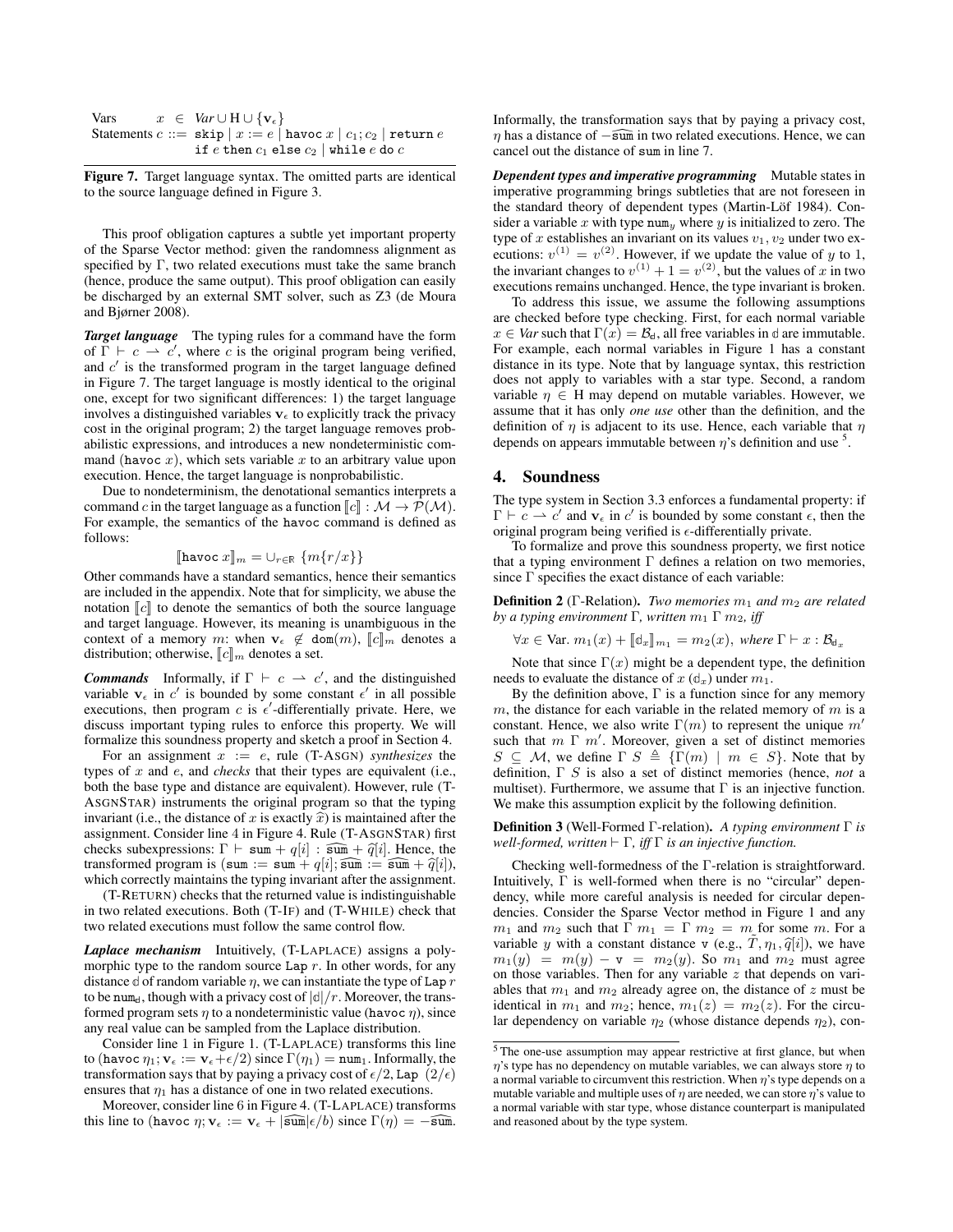sider  $\mathbf{t} = [\![\tilde{T} - q[i]]_{m_1} = [\![\tilde{T} - q[i]]_{m_2}].$  The mapping for  $\eta_2$  is  $v \mapsto v + 2$  when  $v > t$  and  $v \mapsto v$  otherwise. Since this mapping  $v \mapsto v + 2$  when  $v > \pm$  and  $v \mapsto v$  otherwise. Since this mapping is strictly monotonic, it is injective.

For differential privacy, we are interested in the relationship between two *memory distributions*. Given a typing environment Γ and constant  $\epsilon$ , we define the  $(\Gamma, \epsilon)$  distance, written  $\Delta \Gamma_{\epsilon}$ , of two memory distributions:

Definition 4 (Γ-distance). *The* Γ*-distance of two distributions*  $\mu_1, \mu_2 \in \text{Dist}(\mathcal{M})$ *, written*  $\Delta \Gamma_{\epsilon}(\mu_1, \mu_2)$ *, is defined as:* 

$$
\Delta\Gamma_{\epsilon}(\mu_1,\mu_2)\triangleq\max_{S\subseteq\mathcal{M}}(\mu_1(S)-\exp(\epsilon)\mu_2(\Gamma S))
$$

Note that when  $S = \emptyset$ , the distance is 0 by definition. So  $\Delta\Gamma_{\epsilon}(\mu_1,\mu_2) \geq 0$  for any  $\epsilon, \mu_1, \mu_2$ .

The soundness theorem connects the "privacy cost" of the probabilistic program to the distinguished variable  $v_{\epsilon}$  in the transformed nonprobabilistic program. In order to formalize the connection, we first extend memory in the source language to include  $v_{\epsilon}$ :

**Definition 5.** For any memory  $m$  and constant  $\epsilon$ , there is an *extension of m, written*  $m \oplus (\epsilon)$ *, so that* 

$$
\forall x \in \text{dom}(m) \ldotp m \uplus (\epsilon)(x) = m(x)
$$

$$
\land m \uplus (\epsilon)(\mathbf{v}_{\epsilon}) = \epsilon
$$

Next, we introduce useful lemmas and theorems. First, we show that the type-directed transformation  $\Gamma \vdash c \rightharpoonup c'$  is *faithful*. In other words, for any initial memory m and program c, memory  $m'$ is a possible final memory iff for initial extended memory  $m \oplus (0)$ and  $c'$ , one final memory is an extension of  $m'$ .

Lemma 1 (Faithfulness).

 $\forall$ 

$$
m, m', c, c', \Gamma, \Gamma \vdash c \rightharpoonup c' \Rightarrow
$$

$$
[\![c]\!]_m(m') \neq 0 \Leftrightarrow \exists \epsilon, m' \uplus (\epsilon) \in [\![c']\!]_{m \uplus (0)}
$$

*Proof.* By structural induction on  $c$ .

For a pair of initial and final memories  $m_0$  and  $m'$  when executing the original program, we identify a set of possible  $v_{\epsilon}$  values, so that in the corresponding executions of  $c'$ , the initial and final memories are extensions of m and  $m'$  respectively:

**Definition 6.** Given a target program c', an initial memory  $m_0$ and a final memory m', the consistent costs of executing c'w.r.t.  $m_0$  and  $m'$ , written  $c' \mid_{m_0}^{m'}$ , is defined as follows

$$
c' \mid_{m_0}^{m'} \triangleq \{ \epsilon' \mid m \uplus (\epsilon') \in [\![ c' ]\!]_{m_0 \uplus (0)} \land m = m' \}
$$

*where*  $m = m'$  *iff*  $\forall x \in \text{dom}(m)$ .  $m'(x) = m(x)$ 

Since  $(c' \mid_{m_1}^m)$  by definition is a set of values of  $\mathbf{v}_{\epsilon}$ , we write  $\max(c' \mid_{m_1}^m)$  for the maximum cost. The next lemma enables precise reasoning of privacy cost w.r.t. a pair of initial and final memories when  $\Gamma$  is injective:

<span id="page-7-1"></span>Lemma 2 (Point-Wise soundness).

$$
\forall c, c', m_1, m_2, m, \Gamma. \vdash \Gamma \land \Gamma \vdash c \rightharpoonup c' \land m_1 \Gamma \, m_2, \, we \, have
$$

$$
[[c]]_{m_1}(m) \le \exp(\max(c' \upharpoonright_{m_1}^m))[[c]]_{m_2}(\Gamma(m))
$$

The full proof of Lemma [2](#page-7-1) is available in the appendix. We comment that this point-wise result enables precise reasoning of privacy cost where the composition theorem falls short. Consider the transformed Sparse Vector method in Figure [2.](#page-3-0) This point-wise result allows various cost bounds to be provided for various memories:  $v_{\epsilon}$  increments by  $2\epsilon/N$  when the branch condition is true, but it remains the same otherwise. On the other hand, methods based on the composition theorem (e.g., [\(Reed and Pierce](#page-13-11) [2010;](#page-13-11) [Gaboardi](#page-13-12)

|             | Distance Vars $\alpha, \beta, \gamma \in DVar$ |                                 |  |
|-------------|------------------------------------------------|---------------------------------|--|
| Distances d |                                                | $\mathrel{::=}\cdots\mid\alpha$ |  |

<span id="page-7-2"></span>Figure 8. LightDP: language syntax extension.

[et al.](#page-13-12) [2013;](#page-13-12) [Barthe et al.](#page-13-13) [2012,](#page-13-13) [2014\)](#page-13-14)) have to (conservatively) provide an unique cost bound for all possible executions, rendering a cost of  $2\epsilon/N$ .

The point-wise soundness lemma provides a precise privacy bound per initial and final memory. However, differential privacy by definition (Definition [1\)](#page-1-0) bounds the worst-case cost. To close the gap, we define the worst-case cost of the transformed program.

Definition 7. *For any program* c *in the target language, we say* c*'s execution cost is bounded by some constants*  $\epsilon$ , written  $c^{\leq \epsilon}$ , iff for any  $m \oplus (0)$ ,

$$
m' \uplus (\epsilon') \in [\![c]\!]_{m \uplus (0)} \Rightarrow \epsilon' \leq \epsilon
$$

Note that this safety property can be verified by an external mechanism such as Hoare logic and model checking. Off-the-shelf tools can be used to verify that  $c^{\preceq \epsilon}$  holds for some  $\epsilon$ . For example, we have formally proved that the transformed program in Figure [1](#page-1-1) satisfies a postcondition  $\mathbf{v}_{\epsilon} \leq \epsilon$  by providing one line of annotation (the grey line in Figure [1\)](#page-1-1) using the Dafny tool [\(Leino](#page-13-23) [2010\)](#page-13-23).

<span id="page-7-5"></span>Theorem 1 (Soundness).

$$
\forall c, c', m_1, m_2, \Gamma, \epsilon. \vdash \Gamma \land \Gamma \vdash c \to c' \land m_1 \Gamma \, m_2 \land c'^{\preceq \epsilon}, \text{ we have}
$$

$$
\Delta \Gamma_{\epsilon}(\llbracket c \rrbracket_{m_1}, \llbracket c \rrbracket_{m_2}) \le 0
$$

*Proof.* By definition,  $(\max(c \mid_{m_1}^m)) \le \epsilon$  for all  $m, m_1$ . Hence by Lemma [2,](#page-7-1)  $\forall m.$   $\llbracket c \rrbracket_{m_1}(m) \le \exp(\epsilon) \llbracket c \rrbracket_{m_2}(\Gamma(m)).$  Hence,

$$
\max_{S \subseteq \mathcal{M}} (\llbracket c \rrbracket_{m_1}(S) - \exp(\epsilon) \llbracket c \rrbracket_{m_2}(\Gamma(S)))
$$
\n
$$
= \max_{S \subseteq \mathcal{M}} \sum_{m \in S} (\llbracket c \rrbracket_{m_1}(m) - \exp(\epsilon) \llbracket c \rrbracket_{m_2}(\Gamma(m))) \le 0
$$

We note that the equality in the proof above holds due to the injective assumption  $( \vdash \Gamma)$ , which allows us to derive the set-based privacy from the point-wise privacy (Lemma [2\)](#page-7-1).  $\Box$ 

We now connect the soundness theorem to differential privacy:

<span id="page-7-4"></span>Theorem 2 (Privacy).

 $\Box$ 

$$
\forall \Gamma, c, c', x, \epsilon. \vdash \Gamma \land \Gamma \vdash (c; \texttt{return } e) \rightarrow (c'; \texttt{return } e) \text{ then}
$$
  

$$
c'^{\preceq \epsilon} \Rightarrow c \text{ is } \epsilon \text{-differentially private}
$$

 $\Box$ 

*Proof.* Proof is available in the appendix.

## <span id="page-7-0"></span>5. Differential-Privacy Proof Inference

We have so far presented an explicitly typed language  $LightDP<sub>0</sub>$ . However, writing down types (especially those dependent types) for variables is still a non-trivial task. Moreover, when multiple proofs exist, writing down types accompanied with the minimum privacy cost is even more challenging. We extend  $LightDP<sub>0</sub>$  to automatically infer a proof and even search for the optimal one.

#### <span id="page-7-3"></span>5.1 Type Inference

Since each type has two orthogonal components (base type and distance), inference is needed for both. The former is mostly standard (e.g., for Hindley/Milner system [\(Wand](#page-13-24) [1987;](#page-13-24) [Aiken and Wimmers](#page-13-25) [1993;](#page-13-25) [Zhang and Myers](#page-13-26) [2014\)](#page-13-26)), hence omitted in this paper.

Next, we assume all base types are available, and focus on the inference of the distance counterpart. For brevity, we write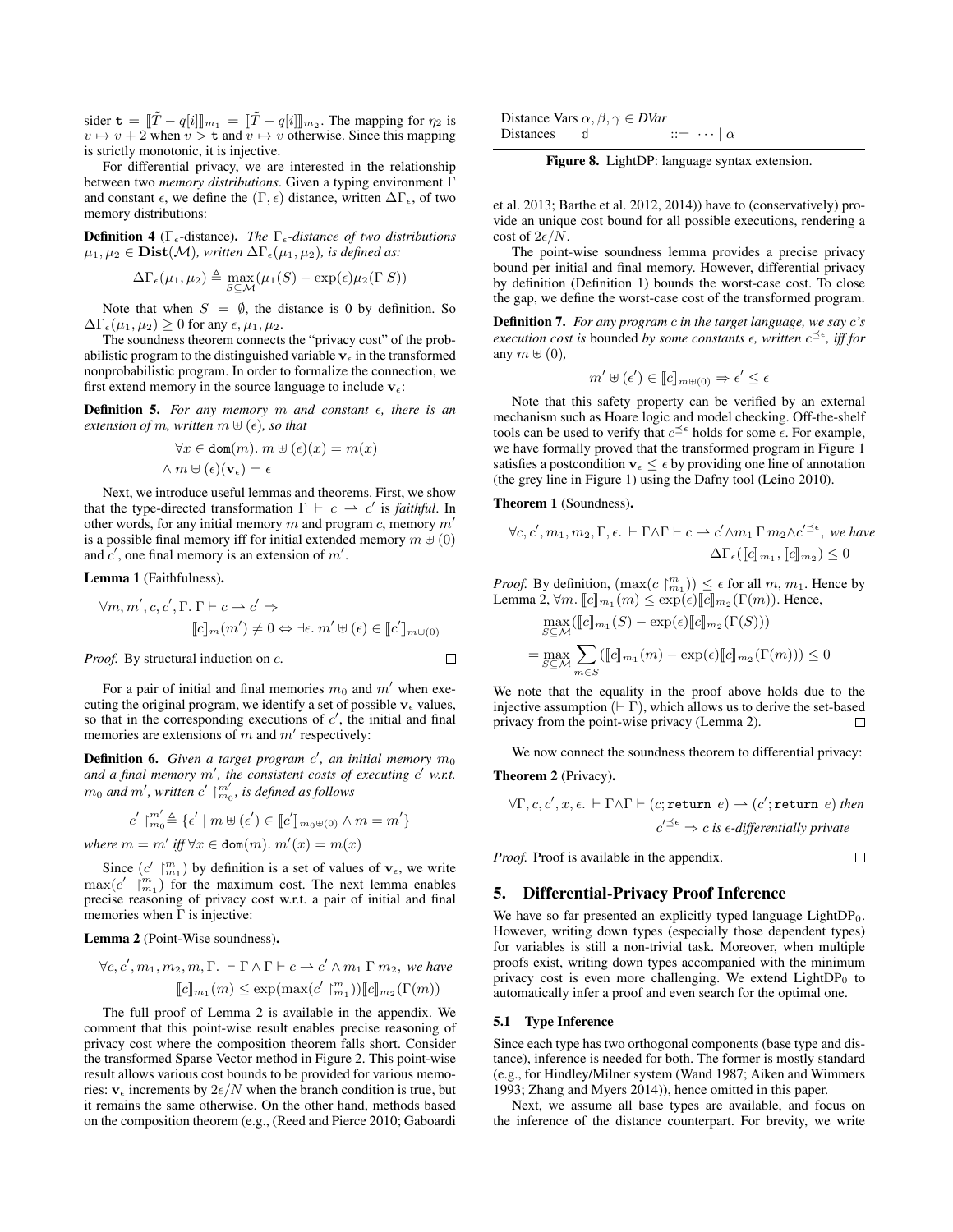$Γ(x) = θ$  instead of ∃*B*. Γ(*x*) = *B*<sub> $θ$ </sub>. We use DefVars to represent the set of variables whose distances are given by the programmer.

To enable type inference, we extend  $LightDP<sub>0</sub>$  with distance variables such as  $\alpha$ ,  $\beta$ ,  $\gamma$  (shown in Figure [8\)](#page-7-2). Initially, the typing environment associates each variable in DefVars with its annotated distance. It associates each other variable with a distinguished distance variable to be inferred.

Following the idea of modeling type inference as constraint solving (e.g., [\(Wand](#page-13-24) [1987;](#page-13-24) [Aiken and Wimmers](#page-13-25) [1993;](#page-13-25) [Haack and](#page-13-27) [Wells](#page-13-27) [2004\)](#page-13-27)), it is straightforward to interpret the typing rules in Figure [6](#page-5-2) as a (naive) inference algorithm. To see how, consider two assignments  $(x := 0; y := x)$ , where  $\Gamma(x) = \alpha, \Gamma(y) = \beta$ . With distance variables, the typing rules now collect constraints (instead of checking their validity) during type checking. For example, two constraints are collected for those two assignments:  $\alpha = 0$  and  $\beta = \alpha$ . Hence, inferring types is equivalent to finding a solution for those two constraints (i.e., the satisfiability problem of  $\exists \alpha, \beta, \alpha =$  $0 \wedge \beta = \alpha$ ). It is easy to check that  $\alpha = 0 \wedge \beta = 0$  is a solution. Hence, the inferred distances are  $\Gamma(x) = 0$ ,  $\Gamma(y) = 0$ . However, this naive inference algorithm falls short in face of dependent types. Next, we first explore the main challenges in inferring dependent types, and then propose our inference algorithm.

*Inferring star types* Consider the example in Figure [4.](#page-4-3) If we follow the naive inference algorithm above, two constraints are generated from lines 2 and 4:  $\alpha = 0$  and  $\alpha = \alpha + \hat{q}[i]$ , where  $\alpha = \Gamma(\text{sum})$ . These constraints are unsatisfiable, since the value of  $\hat{q}[i]$  is an arbitrary value between  $-1$  and 1. Nevertheless, the powerful type system of  $LightDP<sub>0</sub>$  still allows formal verification of this example by assigning sum to the star type, meaning that its distance is dynamically tracked.

We observe that starting from the initial typing environment, we can refine it by processing each assignment  $x := e$  in the following way. We first *synthesize* the type of e from its subexpressions, in the same fashion as the original typing rules in Figure [6.](#page-5-2) Then, if  $x \in$  DefVars (i.e., given by the programmer), there is nothing to be refined. Otherwise, we can *refine* the typing environment by updating the type of  $x$  to a more precise one:

$$
\mathbf{refine}(\Gamma, x, \mathbf{d}) \triangleq \begin{cases} \Gamma\{\mathbf{d}/\alpha\} & \text{if } \Gamma(x) = \alpha \in D\text{Var} \\ \Gamma & \text{if } \Gamma(x) \not\in D\text{Var} \land (\Gamma(x) = \mathbf{d}) \\ \Gamma[x \mapsto *] & \text{otherwise} \end{cases}
$$

Here, the auxiliary function refine takes an initial environment  $\Gamma$ , a variable x and a distance expression **d**. This function replaces all occurrences of  $\alpha$  in  $\Gamma$  to  $\phi$  when  $\Gamma(x)$  is a variable to be inferred  $(\alpha \in DVar)$ . Otherwise, it statically checks whether the old and new distance expressions are equivalent. When the equivalence cannot be determined at static time, it assigns the  $*$  type to  $x$ .

Our inference algorithm refines the typing environment as it proceeds. Consider Figure [4](#page-4-3) again. At line 4, sum's distance is refined to 0. Then at line 6, its distance is refined to ∗, since we cannot statically check that  $0 = 0 + \hat{q}[i]$  is valid.

*Inferring dependency on program state* Consider Figure [1](#page-1-1) where only the type of  $\eta_2$  is to be inferred. The naive inference algorithm will generate one constraint for the branch condition in line 6:

 $\forall q_i, \widehat{q_i}, \eta_2, \tilde{T} \ldots (-1 \leq \widehat{q_i} \leq 1) \Rightarrow$ 

$$
(q_i + \eta_2 \geq \tilde{T} \Leftrightarrow (q_i + \eta_2 + \hat{q}_i + \alpha \geq \tilde{T} + 1)
$$

which is unsatisfiable, since there is no single value  $\alpha$  that can hide the difference of  $q_i$  in both directions. We need a more precise type for  $\eta_2$  (as provided in Figure [1\)](#page-1-1) so that the "if" and "else" branches can be aligned in different ways.

To infer dependent types, our inference algorithm propagates context information to subexpressions. In particular, we observe that only rule (T-ODOT) generates a constraint that may benefit

| Refinement rules for expressions                                                                                                                                                                                                                                                           |
|--------------------------------------------------------------------------------------------------------------------------------------------------------------------------------------------------------------------------------------------------------------------------------------------|
| $b \in {\text{true}, \text{false}}$<br>$\frac{\Gamma \cdot \mathcal{D} \bowtie b \cdot \Gamma}{\Gamma \cdot \mathcal{D} \bowtie b \cdot \Gamma}$ (R-BOOLEAN)<br>$\overline{\Gamma; \mathcal{P} \bowtie r : \Gamma}$ (R-NUM)                                                                |
| $\frac{\mathcal{P} = \emptyset}{\Gamma: \mathcal{P} \bowtie n: \Gamma}$ (R-RAND)<br>$\overline{\Gamma: \mathcal{P} \bowtie x : \Gamma}$ (R-VAR)                                                                                                                                            |
| $\frac{\mathcal{P} \neq \emptyset \qquad \alpha_t, \alpha_f \text{ fresh variables}}{\Gamma; \mathcal{P} \bowtie \eta : \text{refine}(\Gamma, \eta, \mathcal{P}' \alpha_t : \alpha_f)}$ (R-RAND-REFINE)                                                                                    |
| $\frac{\Gamma; \mathcal{P} \bowtie e_1 : \Gamma_1 \quad \Gamma_1; \mathcal{P} \bowtie e_2 : \Gamma_2 \quad \text{op} \in \bigoplus \cup \otimes}{\Gamma; \mathcal{P} \bowtie e_1 \text{ op } e_2 : \Gamma_2}$ (R-Ops)                                                                      |
| $\frac{\Gamma; \mathcal{P} \wedge (e_1 \odot e_2) \bowtie e_1 : \Gamma_1 \quad \Gamma_1; \mathcal{P} \wedge (e_1 \odot e_2) \bowtie e_2 : \Gamma_2}{\Gamma; \mathcal{P} \bowtie e_1 \odot e_2 : \Gamma_2}$ (R-OD0T)                                                                        |
| $\frac{\Gamma; \mathcal{P} \bowtie e_1 : \Gamma_1 \quad \Gamma_1; \mathcal{P} \bowtie e_2 : \Gamma_2}{\Gamma; \mathcal{P} \bowtie e_1 :: e_2 : \Gamma_2}$ (R-CONS)                                                                                                                         |
| $\frac{\Gamma; \mathcal{P} \bowtie e : \Gamma'}{\Gamma; \mathcal{P} \bowtie \neg e : \Gamma'} \text{ (R-NEG)} \quad \frac{\Gamma; \mathcal{P} \bowtie e_1 : \Gamma_1 \quad \Gamma_1; \mathcal{P} \bowtie e_2 : \Gamma_2}{\Gamma; \mathcal{P} \bowtie e_1[e_2] : \Gamma_2} \text{ (R-IDX)}$ |
| Refinement rules for commands                                                                                                                                                                                                                                                              |
| $\Gamma \bowtie \mathtt{return} \; e : \Gamma$ (R-RETURN)<br>$\overline{\Gamma \Join \text{skip}: \Gamma}$ (R-SKIP)                                                                                                                                                                        |
| $\frac{x \not\in \texttt{DefVars}~~\Gamma, \emptyset \bowtie e:\Gamma'~~\Gamma' \vdash e:\emptyset}{\Gamma \bowtie x := e:\texttt{refine}(\Gamma',x,\emptyset)}~(\texttt{R-ASGN-REF})$                                                                                                     |
| $x \in \text{DefVars}$ $\Gamma, \emptyset \bowtie e : \Gamma'$<br>$\Gamma \bowtie x := e : \Gamma'$ (R-ASGN)                                                                                                                                                                               |
| $\frac{\Gamma \Join c_1 : \Gamma' \quad \Gamma' \Join c_2 : \Gamma''}{\Gamma \Join c_1 : c_2 : \Gamma''}$ (R-SEQ)                                                                                                                                                                          |
| $\frac{\Gamma;\emptyset \Join e:\Gamma_1 \quad \Gamma_1 \Join c_1:\Gamma_2 \quad \Gamma_2 \Join c_2:\Gamma_3}{\Gamma \Join \texttt{if } e \texttt{ then } c_1 \texttt{ else } c_2:\Gamma_3} \ (\text{R-IF})$                                                                               |
| $\Gamma$ : $\emptyset \bowtie e : \Gamma_1$ $\Gamma_1 \leq \Gamma_2$ $\Gamma_2 \bowtie c : \Gamma_2$<br>$\Gamma$ (R-WHILE)<br>$\overline{\Gamma}$ $\Join$ while $e$ do $c$ : $\overline{\Gamma_2}$                                                                                         |
| Refinement for random assignments                                                                                                                                                                                                                                                          |
| $\Gamma \bowtie \eta := \text{Lap } r : \Gamma$ (R-LAPLACE)                                                                                                                                                                                                                                |
|                                                                                                                                                                                                                                                                                            |

<span id="page-8-0"></span>Figure 9. The refinement algorithm.

from dependency on program states. Hence, our inference algorithm propagates the comparison result to its subexpressions, and refine subexpressions (e.g.,  $\eta_2$ ) for the needed dependency.

*Inference algorithm* We now present our inference algorithm, which is still based on the typing rules in Figure [6.](#page-5-2) However, to tackle the challenges above, we run a *refinement algorithm* before type inference. The algorithm is shown in Figure [9.](#page-8-0)

For expressions, the refinement algorithm propagates context information  $P$  to subexpressions. Hence, each rule for expression has the form of  $\Gamma, \mathcal{P} \neq e : \Gamma'$ , where  $\mathcal{P}$  is a predicate that may appear in a dependent type,  $\Gamma$  is the typing environment to be re-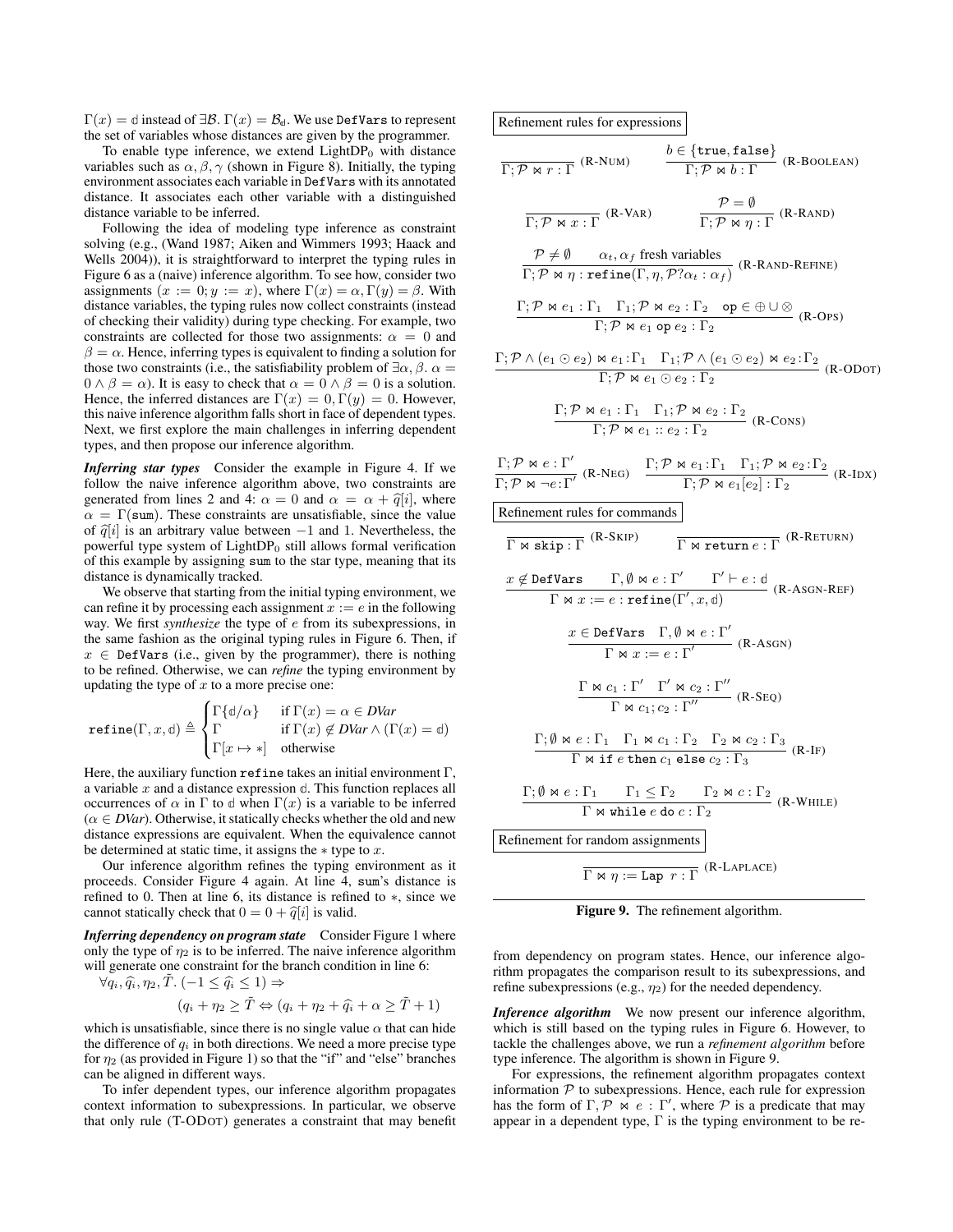fined, and  $\Gamma'$  is the refined environment. The context information  $P$ is used to refine distance of a random variable  $\eta$  in rule (R-RAND-REFINE). Note that the refinement is not needed for a normal variable  $x$  (rule (R-VAR)). Intuitively, the reason is that the "shape" of  $x$  is either provided or has been refined when  $x$  is initialized. However, this is not true for a random variable:  $\eta$  can have any distance expression according to rule (T-LAPLACE).

The refinement rules for commands have the form of  $\Gamma \bowtie c : \Gamma'$ . As we described informally above, rule (R-ASGN-REF) refines the distance of  $x$  using the refine function when its distance is not given. The rule (R-WHILE) assumes that a fixed point exists. Based on the definition of the refine function, a fixed point can be computed as follows. We define  $\leq$  as the lifted relation based on a point-wise lattice (for each variable) where:  $\forall \alpha, \beta \in D\forall\alpha r.\ \alpha \leq$  $\beta \wedge \beta \leq \alpha$  and  $\alpha \leq \beta \leq *$  if  $\beta$  is not a distance variable. We can compute a fixed point by  $\Gamma_1 = \Gamma^0 \vdash c : \Gamma^1, \Gamma^1 \vdash c :$  $\Gamma^2, \cdots$  until  $\Gamma^i \vdash c$ :  $\Gamma^i$  for some *i*. Based on the definition of the refine function, it is easy to check that  $\Gamma^i \leq \Gamma^{i+1}$  and the computation terminates since whenever  $\Gamma^i \neq \Gamma^{i+1}$ , either the number of distance variables is reduced by one, or one more variable has a star type.

*Example* We consider type inference for our running example in Figure [1](#page-1-1) where all local variables are to be inferred. We first run the refinement algorithm. The first refinement happens at line 2, where the distance of  $\tilde{T}$  is refined to  $\alpha$ , the distance variable of  $\eta_1$ . At line 3, c<sub>1</sub>, c<sub>2</sub> and i are refined to distance 0. In the loop body,  $\eta_2$  is refined to  $q[i] + \eta_2 \geq \tilde{T}?\beta$ :  $\gamma$  at line 6, using rule (R-RAND-REFINE). At line 8,  $\texttt{refine}(\Gamma, \texttt{c1}, 0)$  returns  $\Gamma$ since  $0 = 0$  is always true. Similar for the "else" branch and line 12. Hence, the environment after line 12 is already a fixed point for the loop body. Hence, the typing environment after refinement is:  $\Gamma(\text{c1}) = \Gamma(\text{c2}) = \Gamma(i) = 0$ ,  $\Gamma(\bar{T}) = \Gamma(\eta_1) = \alpha$  and  $\Gamma(\eta_2) = (q[i] + \eta_2 \geq \tilde{T})? \beta : \gamma.$ 

*Type checking with distance variables* With type variables in the refined environment  $\Gamma$ , the type system collects constraints during type checking, and tries to solve the collected constraints where the type variables are existentially qualified. For example, with type refinement, type checking the partial sum example in Figure [4](#page-4-3) yields a unique solution, which is identical to the type annotation in the figure. In general, collected constraint may have multiple solutions. For example, type checking the Sparse Vector method generates only one (nontrivial) constraint from the rule (T-ODOT):

$$
(\forall q_i, \hat{q}_i, \eta_2, \tilde{T} \in \mathbb{R}. (-1 \leq \hat{q}_i \leq 1) \Rightarrow
$$
  

$$
q_i + \eta_2 \geq \tilde{T} \Leftrightarrow q_i + \hat{q}_i + \eta_2 + (q_i + \eta_2 \geq \tilde{T}? \beta : \gamma) \geq \tilde{T} + \alpha)
$$

It is easy to check that the type annotation in Figure [1](#page-1-1) (i.e.,  $\alpha = 1, \beta = 2, \gamma = 0$ ) is a solution of the constraint. But in fact, other solutions exist. For example,  $\alpha = 0, \beta = 2, \gamma = -2$  and  $\alpha = 2, \beta = 3, \gamma = 0$  are both valid solutions. The type system can either pick a solution, or defer the inference by transforming the original program to a target program where type variables are treated as unknown program inputs (as shown in Figure [10\)](#page-9-0).

#### 5.2 Minimizing Privacy Cost

With type variables captured explicitly in the transformed program, we can verify that the postcondition  $\mathbf{v}_{\epsilon} = \frac{\alpha \epsilon}{2} + \frac{\beta \epsilon}{2} + c2 \times \frac{\gamma \epsilon}{2N}$  holds by providing the loop invariant shown in grey. Hence, combined with the remaining unsolved constraints on those type variables, finding the optimal proof is equivalent to the following MaxSMT

|                | <b>function</b> MSPARSEVEC $(T, N : num; q : list num; \hat{q} : list num;$                                                                                   |
|----------------|---------------------------------------------------------------------------------------------------------------------------------------------------------------|
|                | $\alpha, \beta, \gamma$ : num)                                                                                                                                |
|                | returns out : list num                                                                                                                                        |
|                | <b>precondition</b> $\forall i. -1 \leq (\widehat{q}[i]) \leq 1$                                                                                              |
|                | 1 ${\bf v}_{\epsilon} := 0;$                                                                                                                                  |
|                | 2 havoc $\eta_1$ ; $\mathbf{v}_{\epsilon}$ := $\mathbf{v}_{\epsilon}$ + ( $\alpha \epsilon/2$ );                                                              |
| $\overline{3}$ | $\tilde{T} := T + \eta_1;$                                                                                                                                    |
|                | 4 c1 := 0; c2 := 0; i := 0;                                                                                                                                   |
| 5              | while $(c1 < N)$                                                                                                                                              |
| 6              | Invariant : $c1 \leq N \wedge \mathbf{v}_{\epsilon} = \frac{\alpha \epsilon}{2} + c1 \times \frac{\beta \epsilon}{2N} + c2 \times \frac{\gamma \epsilon}{2N}$ |
| 7              | havoc $\eta_2$ ; $\mathbf{v}_{\epsilon} := \mathbf{v}_{\epsilon} + (q[i] + \eta_2 \geq T? \beta : \gamma) \times \epsilon/4c$ ;                               |
| 8              | if $(q[i] + \eta_2 \geq \tilde{T})$ then                                                                                                                      |
| 9              | $out := true::out;$                                                                                                                                           |
| 10             | $c1 := c1+1;$                                                                                                                                                 |
| 11             | else                                                                                                                                                          |
| 12.            | out:= false::out;                                                                                                                                             |
| 13             | $c2 := c2+1$ ;                                                                                                                                                |
| 14             | $i := i+1$ :                                                                                                                                                  |

<span id="page-9-0"></span>Figure 10. The target program with unknown type variables. The instrumented statements are underlined.

problem, where  $M$  is a large number since  $c2$  is not bounded:

$$
\min(\frac{\alpha}{2} + \frac{\beta}{2} + M \times \gamma) \text{ such that}
$$
  

$$
(\forall q_i, \hat{q}_i, \eta_2, \tilde{T} \in \mathbb{R}. \ (-1 \le \hat{q}_i \le 1) \Rightarrow
$$
  

$$
q_i + \eta_2 \ge \tilde{T} \Leftrightarrow q_i + \hat{q}_i + \eta_2 + (q_i + \eta_2 \ge \tilde{T}\tilde{?}\beta : \gamma) \ge \tilde{T} + \alpha)
$$

Using a MaxSMT solver  $\mu Z$  [\(Bjørner and Phan](#page-13-19) [2014;](#page-13-19) [Bjørner](#page-13-20) [et al.](#page-13-20) [2015\)](#page-13-20), we successfully find the optimal solution for the type variables:  $\alpha = 1, \beta = 2, \gamma = 0$ . This is exactly the randomness alignment used in its formal proof [\(Dwork and Roth](#page-13-7) [2014\)](#page-13-7).

We note that the translation to the MaxSMT problem at this stage still requires programmer efforts (e.g., identifying the cost bound involving type variables and converting the cost bound to an equivalent formula suitable for a MaxSMT solver). However, this example clearly demonstrates the potential benefits of explicitly calculating the privacy cost in the target language.

#### 5.3 Proof Automation

In general, a LightDP-based proof consists four steps involving manual efforts: 1) writing down the program specification (i.e., the function signature that specifies private and non-private parameters and return values), 2) writing down the type annotations for local variables, 3) verifying that the privacy cost in the transformed program is bounded by either a known budget, or (MaxSMT only) a formula involving unsolved type variables, and 4) (MaxSMT only) solving the MaxSMT problem of "min(upper bound formula) such that constraints from step 2 are satisfiable".

As most verification tools, LightDP requires a programmer to write down specification (step 1). For step 2, we find that the inference algorithm in Section [5.1](#page-7-3) is powerful enough to automatically infer the types for the nontrivial algorithms considered in this pa-per<sup>[6](#page-9-1)</sup>. For step 3 and step 4, LightDP relies on the automation in existing verification tools. We note that though LightDP currently adds no automation in step 3 and 4, separating relational reasoning from counting privacy cost and automating task 2 greatly simplifies those steps for all examples that we have seen so far. We leave systematic research in automating the entire proof as future work.

<span id="page-9-1"></span> $6$ The only exception is the algorithm in Section [6.3,](#page-11-0) since the algorithm uses a uniformly distributed random source which is currently absent in the inference algorithm.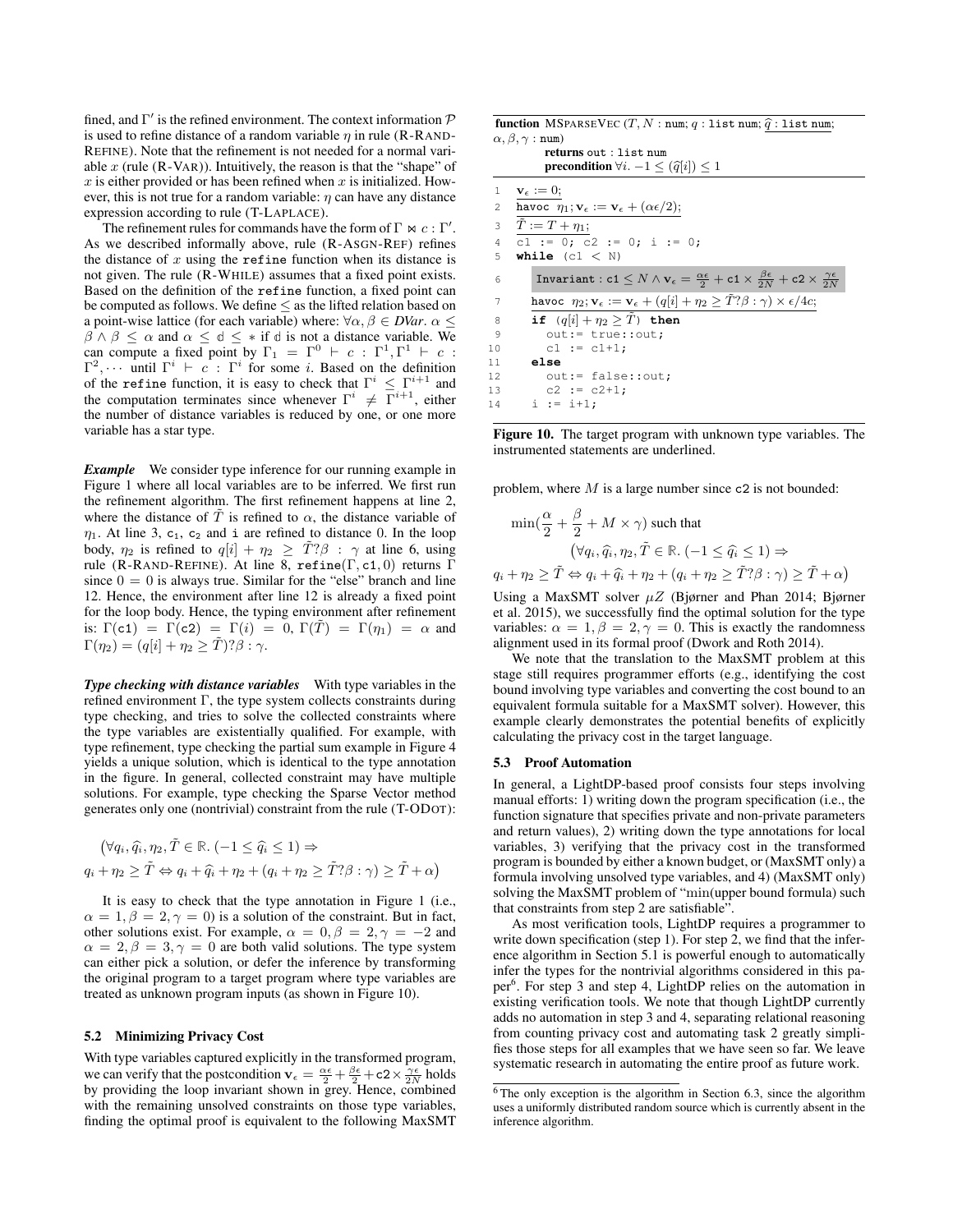| <b>function</b> NUMSPARSEVECTOR $(T, N, \epsilon : \text{num}_0; q : \text{list num}_*)$                                                            |
|-----------------------------------------------------------------------------------------------------------------------------------------------------|
| <b>returns</b> (out : list $num_0$ )                                                                                                                |
| <b>precondition</b> $\forall i. -1 \leq (\widehat{q}[i]) \leq 1$                                                                                    |
| $\verb"c1", \verb"c2", i : num_0; \bar{T}, \eta_1 : num_1; \eta_2 : num_{q[i]+ \eta_2 \geq \tilde{T}?\textbf{2}:0}; \eta_3 : num_{-\widehat{q}[i]}$ |
| $\eta_1$ := Lap $(3/\epsilon)$ ;<br>1                                                                                                               |
| $\tilde{T} := T + \eta_1$<br>$\overline{2}$                                                                                                         |
| 3<br>c1 := 0; c2 := 0; i := 0;                                                                                                                      |
| $\overline{4}$<br>while $(c1 \lt N)$                                                                                                                |
| $\eta_2$ : = Lap $(6N/\epsilon)$ ;<br>5                                                                                                             |
| if $(q[i] + \eta_2 \geq \tilde{T})$ then<br>6                                                                                                       |
| $\eta_3 := \text{Lap}(3N/\epsilon)$ ;<br>$\overline{7}$                                                                                             |
| out:= $(q[i]+\eta_3):$ : out;<br>8                                                                                                                  |
| $cl := cl + 1;$<br>9                                                                                                                                |
| 10<br>else                                                                                                                                          |
| $out := 0::out;$<br>11                                                                                                                              |
| $c2 := c2 + 1$ ;<br>12                                                                                                                              |
| $i := i+1;$<br>13                                                                                                                                   |
| $\sim$                                                                                                                                              |

The transformed program, where underlined commands are added by the type system. Only one annotation (loop invariant) is needed from the programmer to verify the postcondition  $\mathbf{v}_{\epsilon} \leq \epsilon$ : c1  $\leq N \wedge \mathbf{v}_{\epsilon} = \frac{\epsilon}{3} + c1 \times \frac{2\epsilon}{3N}$ .

```
1 \mathbf{v}_{\epsilon} := 0;2 havoc \eta_1; \mathbf{v}_{\epsilon} := \mathbf{v}_{\epsilon} + \epsilon/3;3 \tilde{T} := T + \eta_1;<br>4 c1 := 0: c2
       c1 := 0; c2 := 0; i := 0;5 while (c1 < N)
  6 havoc \eta_2; \mathbf{v}_{\epsilon} := \mathbf{v}_{\epsilon} + (q[i] + \eta_2 \geq \tilde{T}?2: 0) \times \epsilon/6N;
  7 if (q[i] + \eta_2 \geq \tilde{T}) then<br>8 havoc \eta_3; \mathbf{v}_\epsilon := \mathbf{v}_\epsilon + |\tilde{d}|8 havoc \eta_3; \mathbf{v}_\epsilon := \mathbf{v}_\epsilon + |\hat{q}[i]| \times \epsilon/3N;<br>9 out:= (q[i] + \eta_3)::out:
                 out:= (q[i]+\eta_3)::\texttt{out};10 c1 := c1 + 1;
11 else
12 out:= 0::out;
13 c2 := c2 + 1;
14 i := i+1
```
<span id="page-10-1"></span>Figure 11. The Numerical Sparse Vector method.

# <span id="page-10-0"></span>6. Case Studies

## 6.1 Sparse Vector with Numerical Answers

We first study a numerical variant of the Sparse Vector method. The previous version (Figure [1\)](#page-1-1), produces only two types of outputs for each query: true, meaning the query answer is probably above the threshold; and false, meaning that it is probably below. The numerical variant, shown in Figure [11,](#page-10-1) replaces the output true with a noisy query answer. It does this by drawing fresh Laplace noise and adding it to the query (Line 8).

*Verification using LightDP* LightDP can easily verify this numerical variant from scratch, in a very similar way as verifying the Sparse Vector method. However, here we focus on another interesting scenario of using LightDP: the programmer (or algorithm designer) has already verified the Sparse Vector method using LightDP, and she is now exploring its variations. This is a common scenario for algorithm designers. We show that since LightDP automatically fills in most proof details, exploring variations of an algorithm requires little effort.

In particular, we assume the programmer has already obtained the (optimal) types for all local variables except  $\eta_3$ , and the loop invariant shown in Figure [2](#page-3-0) from the verification of the Sparse Vector method. Hence, the type inference engine only needs to infer a type for  $\eta_3$ , which is trivially solved to be num<sub>- $\tilde{q}[i]$ </sub>. Moreover, is the bettom is the property of the bettom. LightDP transforms the original program to the one on the bottom

of Figure [11.](#page-10-1) To finish the proof, according to Theorem [2,](#page-7-4) it is sufficient to verify the postcondition that  $v_{\epsilon} \leq \epsilon$ . In fact, only one annotation (shown in Figure [11\)](#page-10-1) that is very close to the one in Figure [2](#page-3-0) is needed to finish the proof. Hence, we just proved the numerical Sparse Vector variant for (almost) free using LightDP.

*Incorrect variants* The numerical variant is also historically interesting since it fixes a bug in a very influential set of lecture notes [\(Roth](#page-13-28) [2011\)](#page-13-28); these lecture notes inadverantly re-used the same noise used for the "if" test (Line 7) instead of drawing new noise when outputting the noisy query answer. In other words, Lines 5-8 in Figure [1](#page-1-1) are replaced with:

$$
\begin{aligned} \eta_2 &:= \texttt{Lap} \ (2N/\epsilon); \\ \tilde{q} &= q[i] + \eta_2 \\ \texttt{if} \ (\tilde{q} &\geq \tilde{T}) \ \texttt{then} \\ \texttt{out} &:= (\tilde{q}) : \texttt{out}; \end{aligned}
$$

For this incorrect variant, the refinement algorithm refines the type of  $\tilde{q}$  to be  $\tilde{q}[i] + \alpha$  when  $\tilde{q}$  is defined, where  $\Gamma(\eta_2) = \alpha$ . Moreover, during type checking,  $((\tilde{q})::$  out) generates a constraint  $(\tilde{q}[i]+\alpha =$ 0) by rule (T-CONS). Hence, it must be true that  $\Gamma(\tilde{q}) = \text{num}_0$ and  $\Gamma(\eta_2) = \text{num}_{\hat{q}[i]}$  after type inference. Moreover, after type checking,  $\eta_2 := \text{Lap}(2N/\epsilon)$  is transformed to

$$
(\mathtt{havoc}\,\eta_2; \mathbf{v}_{\epsilon}:=\mathbf{v}_{\epsilon}+|\widehat{\mathbf{q}}[\mathtt{i}]|(\epsilon/2\mathtt{N}))
$$

However, we cannot prove that the incorrect variant is  $\epsilon'$ -private for any  $\epsilon'$ . The reason is that  $v_{\epsilon}$  in the transformed program is clearly not bounded by any constant  $\epsilon'$ :  $v_{\epsilon}$  increments by  $\epsilon/2N$  in the worst case in each loop iteration, but the number of iterations is unbounded (when most iterations take the "else" branch).

The failure of a formal proof of the incorrect variant also sheds lights on how to fix it. For example, if we bound the number of iterations to be  $N$ , then the incorrect variant is fixed (though with a different privacy cost).

#### 6.2 Smart Summation

We next study a smart summation algorithm verified previously (with heavy annotations) in [\(Barthe et al.](#page-13-13) [2012,](#page-13-13) [2014\)](#page-13-14). The pseudo code, shown in Figure [12,](#page-11-1) is adapted from [\(Barthe et al.](#page-13-14) [2014\)](#page-13-14). The goal of this smart sum algorithm is to take a finite sequence of bits  $q[0], q[1], \ldots, q[T]$  and output a noisy version of their partial sum sequence:  $q[0], q[0] + q[1], \ldots, \sum_{i=0}^{T} q[i]$ . One naive approach is to add Laplace noise to each partial sum (partial implementation is shown in Figure [4\)](#page-4-3). An alternative naive algorithm is to compute a noisy bit  $\tilde{q}[i] = q[i] + \mathtt{Lap}(1/\epsilon)$  for each  $i$  and output  $\tilde{q}[0],\ \tilde{q}[0] +$  $\tilde{q}[1], \ldots, \sum_{i=0}^{T} \tilde{q}[i]$ . However, in both approaches, the noise will swamp the true counts.

A much smarter approach was proposed by [Chan et al.](#page-13-29) [\(2011\)](#page-13-29). Intuitively, their algorithm groups  $q$  into nonoverlapping blocks of size M. So block  $G_1 = \{q[0], q[1], \ldots, q[M-1]\}, G_2 =$  ${q[M], q[M+1], q[M+2], \ldots, q[2M-1]}$ , etc. Then it maintains 2 levels of noisy counts: (1) the noisy bits  $\tilde{q}[i] = q[i] + \text{Lap}(1/\epsilon)$  for each *i*, and (2) the noisy block sums  $\tilde{G}_j = \sum_{i \in G_j} q[i] + \text{Lap}(1/\epsilon)$ for each block. The partial sums are computed from these noisy counts in the following way. Consider the sum of the first  $\ell + 1$  bits:  $\sum_{i=0}^{\ell} q[i]$ . We can represent  $\ell+1 = xM+c$  where  $x = \lfloor \frac{\ell+1}{M} \rfloor$  and  $c = \ell + 1 \mod M$ . Hence, the noisy partial sum can be computed from the noisy sum of the first  $x$  blocks plus the remaining  $c$  noisy bits:  $\tilde{G}_1 + \tilde{G}_2 + \cdots + \tilde{G}_x + \sum_{j=0}^{c-1} \tilde{q}[xB+j].$  This algorithm is shown

in Figure [12.](#page-11-1) The "if" branch keeps track of block boundaries and is responsible for summing up the noisy blocks. The "else" branch is responsible for adding in the remaining loose noisy bits (once there are enough loose bits to form a new block  $G_j$ , we use its noisy sum  $G_j$  rather than the sum of its noisy bits).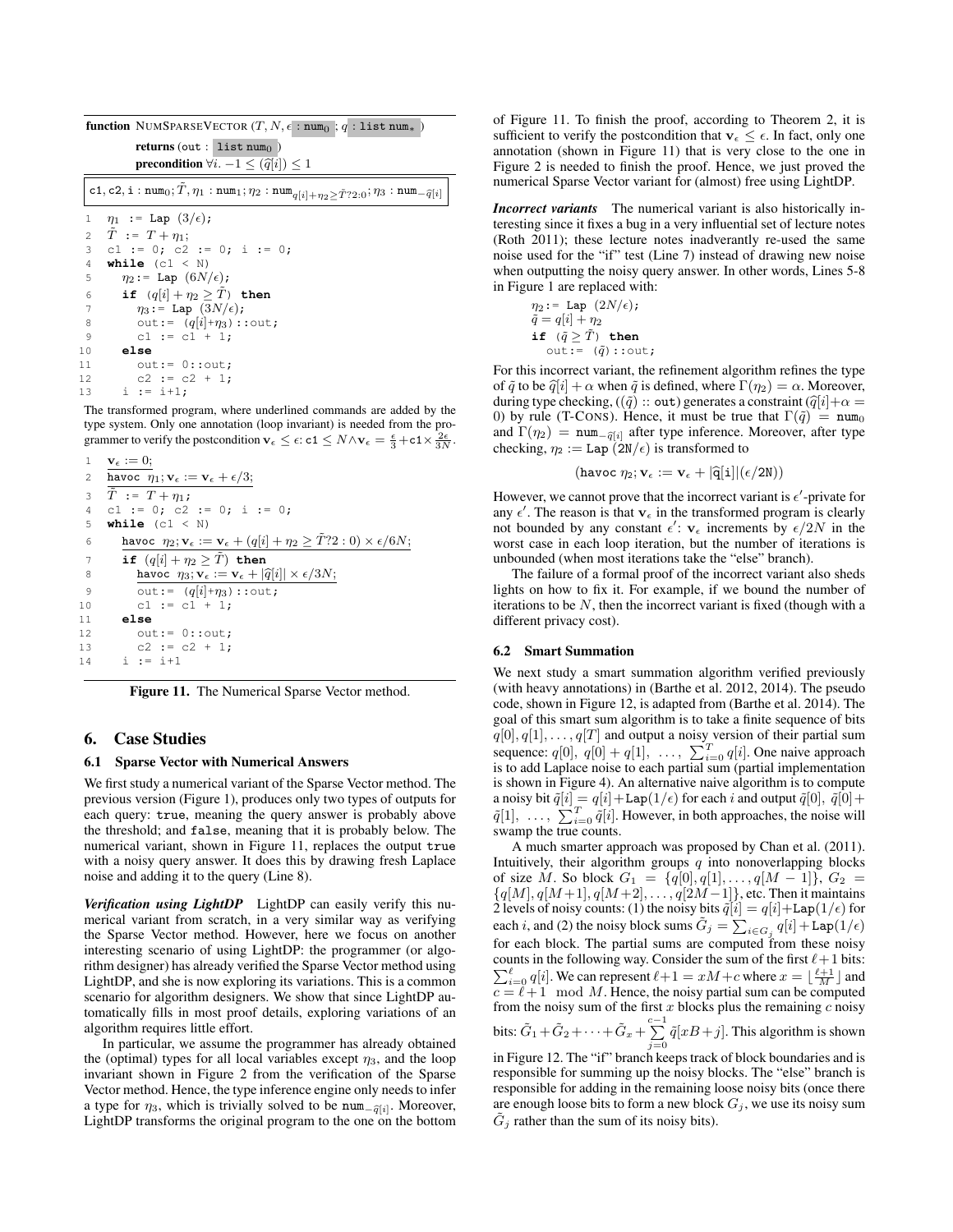| function SMARTSUM $(\epsilon, M, T: num_0; q: list num_*)$                                                                                                                          |
|-------------------------------------------------------------------------------------------------------------------------------------------------------------------------------------|
| <b>returns</b> (out : list $num_0$ )                                                                                                                                                |
| <b>precondition</b> $\forall i$ . $-1 \leq (\widehat{q}[i]) \leq 1 \land$<br>$(\forall i. \hat{q}[i] \neq 0 \Rightarrow (\forall j \neq i. \hat{q}[j] = 0))$                        |
| $\mathtt{next},\mathtt{n},\mathtt{i}:\mathtt{num}_0;\mathtt{sum}:\mathtt{num}_*;\eta_1:\mathtt{num}_{-\widehat{\mathtt{sum}}-\widehat{q}[i]};\eta_2:\mathtt{num}_{-\widehat{q}[i]}$ |
| $next := 0; n := 0; i := 0; sum := 0;$<br>1                                                                                                                                         |
| while $i < T$<br>2                                                                                                                                                                  |
| if $(i + 1) \mod M = 0$ then<br>3                                                                                                                                                   |
| $\eta_1 := \text{Lap } 1/\epsilon$ ;<br>4                                                                                                                                           |
| 5<br>$n := n + sum + q[i] + \eta_1;$                                                                                                                                                |
| 6<br>$next := n;$                                                                                                                                                                   |
| 7<br>$sum := 0$ ;                                                                                                                                                                   |
| 8<br>$out := next::out;$                                                                                                                                                            |
| else<br>9                                                                                                                                                                           |
| $\eta_2$ := Lap $1/\epsilon$ ;<br>10                                                                                                                                                |
| $next := next + q[i] + \eta_2;$<br>11                                                                                                                                               |
| 12<br>sum := sum + q[i];                                                                                                                                                            |
| 13<br>$out := next::out;$                                                                                                                                                           |
| $i := i+1;$<br>14                                                                                                                                                                   |

The transformed program, where underlined commands are added by the type system. Only one annotation (loop invariant) is needed from the programmer to verify the postcondition  $\mathbf{v}_{\epsilon} \leq 2\epsilon$ :  $(\mathbf{v}_{\epsilon} + \widehat{\text{sum}} > 0 \Rightarrow \forall j \geq 1$  $\vec{i} \cdot \hat{q}[j] = 0) \wedge (\widehat{\text{sum}} > 0 \Rightarrow \mathbf{v}_{\epsilon} \leq \epsilon) \wedge (\widehat{\text{sum}} \leq 1.0) \wedge (\mathbf{v}_{\epsilon} \leq 2\epsilon)$ <br>1  $\mathbf{v}_{\epsilon} = 0$ ;

```
\mathbf{v}_{\epsilon} = 0;2 next:=0, n:=0, i:= 0, sum:=0; \frac{\text{sum}}{\text{sum}} := 0;<br>3 while i \leq Twhile i \leq T4 if (i + 1) mod M = 0 then
 5 havoc \eta_1; \mathbf{v}_{\epsilon} := \mathbf{v}_{\epsilon} + |\widehat{\textbf{sum}} + \widehat{q}[i]| \epsilon;<br>6 n := n + sum + \alpha[i] + \eta_1;
                    n := n + \text{sum} + q[i] + \eta_{1};7 next:= n;
 8 sum := 0;
9 \widehat{\text{sum}} := 0;<br>10 \widehat{\text{out}} := r\overline{\text{out}} := \text{next}::\text{out};11 else
12 havoc \eta_2; \mathbf{v}_{\epsilon} := \mathbf{v}_{\epsilon} + |\widehat{q}[i]| \epsilon;<br>
13 hext:= next + q[i] + i
13 next := next + q[i] + \eta_2;14 sum := sum + q[i];15 \widehat{\text{sum}} := \widehat{\text{sum}} + |\widehat{q}[i]|;<br>16 out := next::ou
                   out := next::out;
17 i := i+1;
```
<span id="page-11-1"></span>Figure 12. The SmartSum algorithm.

Assume for two adjacent databases, at most one query answer differs, and for that query, its distance is at most one (this adjacency assumption is provided as the precondition in function signature). Hence, for queries that generate the same answer on adjacent databases, no privacy cost is paid. However, privacy cost is paid twice to hide the query answers that differ: when the noisy sum for the block containing that query is computed, and when the noisy version of that query is used. Hence informally, the SmartSum algorithm satisfies  $2\epsilon$ -privacy where  $\epsilon$  is a function parameter.

*Verification using LightDP* LightDP successfully infers the type annotations shown in the box under function signature in Figure [12.](#page-11-1) Since all type variables are only involved in equality constraints, only one solution exists. The transformed program is shown at the bottom of Figure [12.](#page-11-1)

By Theorem [2,](#page-7-4) to prove SmartSum is  $2\epsilon$ -private, it is sufficient to verify that the postcondition  $\mathbf{v}_{\epsilon} \leq 2\epsilon$  holds for the transformed program. We notice that this program maintains the loop invariant shown in Figure [12.](#page-11-1) One observation is that once the privacy cost or the distance of variable sum gets positive, the query that generates different answers must have been handled already. Hence, rest queries must have identical answers on adjacent databases ( $(v_{\epsilon} +$ 

| function $PRIVBERNOULLI$ (t : num $_{*}$ )                                                                                                                                                    |
|-----------------------------------------------------------------------------------------------------------------------------------------------------------------------------------------------|
| returns b: bool                                                                                                                                                                               |
| <b>precondition</b> $0 \le t \le 1 \wedge 0 \le t + \hat{t} \le 1$                                                                                                                            |
| 1 $\eta := \text{Uniform}_{[0,1]};$                                                                                                                                                           |
| 2 if $(\eta \leq t)$ then                                                                                                                                                                     |
| 3<br>$b := true;$                                                                                                                                                                             |
| $\overline{4}$<br>else                                                                                                                                                                        |
| 5<br>$b := false;$                                                                                                                                                                            |
| The transformed program where underlined commands are added by the                                                                                                                            |
| type system:                                                                                                                                                                                  |
| 1 $v_e$ :=0;                                                                                                                                                                                  |
| <b>havoc</b> $\eta; \mathbf{v}_{\epsilon} = \mathbf{v}_{\epsilon} - \log(1 + (\eta \leq t) ?(\hat{t} \geq 0 ? 0 : (\hat{t}/t)))$<br>: $(\hat{t} \leq 0 ? 0 : (\hat{t}/t)))$<br>$\mathfrak{D}$ |
|                                                                                                                                                                                               |
| if $(\eta \leq t)$ then<br>3                                                                                                                                                                  |
| $\overline{4}$<br>$b := true;$                                                                                                                                                                |
| 5 else                                                                                                                                                                                        |
| 6<br>$b := false;$                                                                                                                                                                            |

<span id="page-11-2"></span>Figure 13. The PrivBernoulli algorithm.

 $\widehat{\text{sum}} > 0 \Rightarrow \forall j \geq i$ .  $\widehat{q}[j] = 0$ )). Using the loop invariant, we formally verified the desired postcondition  $\mathbf{v}_{\epsilon} \leq 2\epsilon$  using Dafny.

## <span id="page-11-0"></span>6.3 Categorical Outputs

Until now, we have used the Laplace mechanism, which generates numerical outputs, as the primary randomization tool for ensuring differential privacy. It might seem that categorical attributes would require completely different techniques, but indeed, they can be cleanly incorporated into LightDP with a new typing rule. We briefly show how this can be done by considering a simple mechanism that takes a private-data-dependent probability  $t$  and outputs true with probability t and false with probability  $1 - t$ . The algorithm shown in Figure [13.](#page-11-2)

The standard trick of generating an output true with probability  $t$  can be done by generating an uniform [0,1] random variable  $x$  and returning true if  $x \leq t$ , and false otherwise. This trick converts numerical randomness into categorical randomness with a notion of distance that can be aligned between executions under related databases. Generalizations to a larger output domain are routine and, in this way, can allow some instantiations of the exponential mechanism [\(McSherry and Talwar](#page-13-30) [2007\)](#page-13-30).

To calculate the privacy cost of aligning the binary output, we need to add a single typing rule to capture the property of uniform [0,1] distribution:

$$
\frac{\Gamma(\eta) = \texttt{num}_{\eta \cdot d} \quad -1 < d \leq 0}{\Gamma \vdash \eta := \texttt{Uniform}_{[0,1]} \to \texttt{havoc}_{[0,1]} \eta; \mathbf{v}_{\epsilon} = \mathbf{v}_{\epsilon} - \log(d+1)}
$$

This rule requires that the random sample is aligned by a distance of  $\eta \cdot \phi$  for some  $\phi$  (i.e., we map  $\eta$  to  $(\phi + 1)\eta$  in the randomness alignment). Easy to check this mapping is injective. By property of uniform distribution, the privacy cost of any such assignment is  $-\log(\phi + 1)$  where  $-1 \leq \phi \leq 0$ .

To integrate this typing rule and uniform distribution into LightDP, we need to establish that: 1) the faithfulness of the transformation, and 2) the uniform distribution satisfies Lemma [2.](#page-7-1) The former is easy to check, and we establish the latter in the appendix.

With this new typing rule for uniform distribution, we can precisely compute the privacy cost of the algorithm in Figure [13](#page-11-2) by providing the following type for  $\eta$ :  $\Gamma(\eta) = \eta \cdot d$  where

$$
\mathbf{d} = (\eta \le t)?(\hat{t} \ge 0?0 : (\hat{t}/t))
$$

$$
:(\hat{t} \le 0?0 : (\hat{t}/t))
$$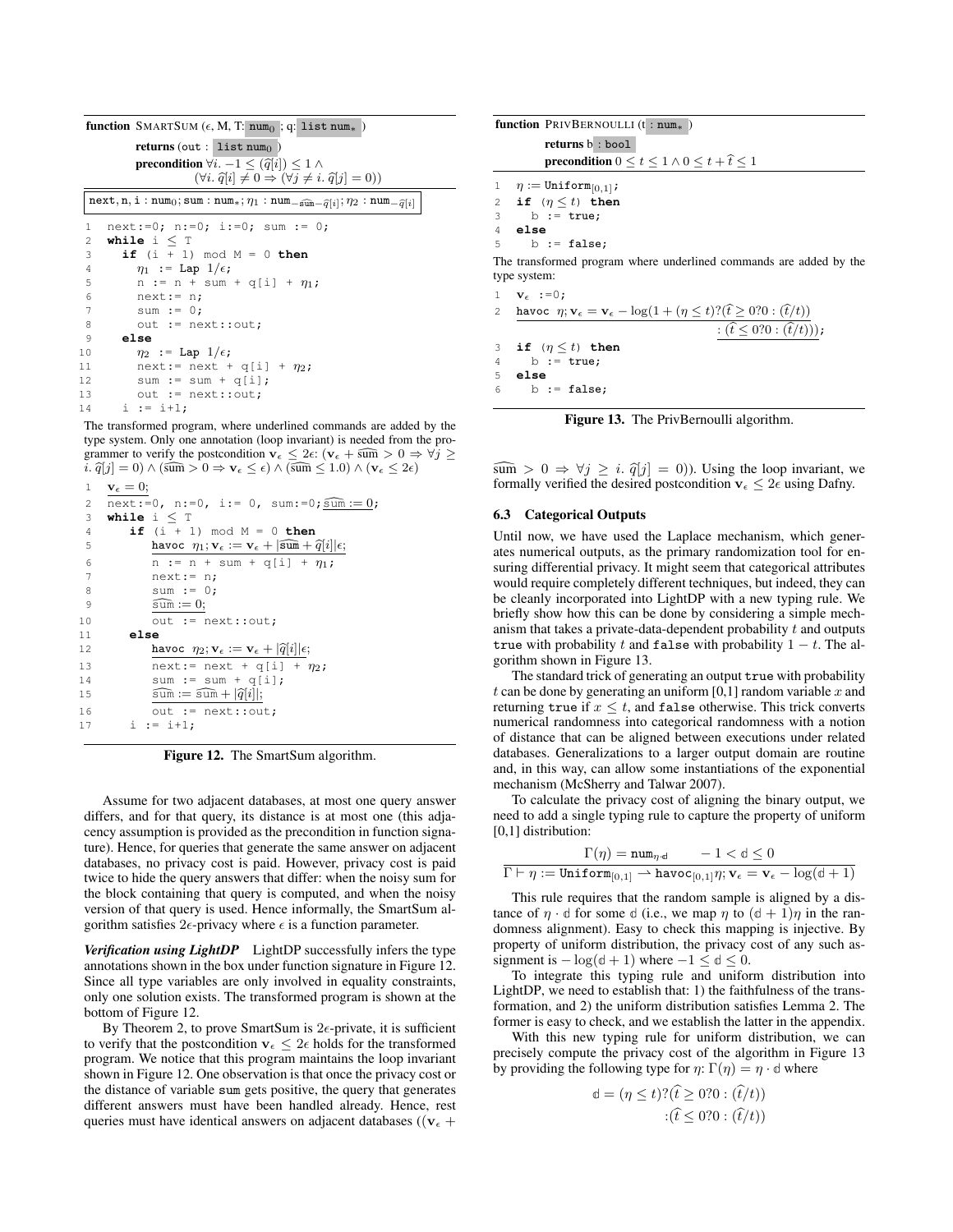During type checking, rule (T-ODOT) checks the following constraint for the branch condition  $\eta \leq t \Leftrightarrow \eta + \eta \cdot d \leq t + \hat{t}$ , which can be discharged by a SMT solver. Hence, the algorithm is transformed to the program at the bottom of Figure [13.](#page-11-2) By the fact that the newly added random source and typing rules satisfies Lemma [2,](#page-7-1) the privacy cost of this subtle example is provably bounded by the transformed cost formula in the transformed program [7](#page-12-0) .

# 7. Related Work

*Type systems for differential privacy* Fuzz [\(Reed and Pierce](#page-13-11) [2010\)](#page-13-11) and its successor DFuzz [\(Gaboardi et al.](#page-13-12) [2013\)](#page-13-12) reason about the *sensitivity* (i.e., how much does a function magnify distances between inputs) of a program. DFuzz combines linear indexed types and lightweight dependent types to allow rich sensitivity analysis. However, those systems rely on (without verify) external mechanisms (e.g., Laplace mechanism, Sparse Vector method) as trusted black boxes to release final query answers, without verifying those black boxes. LightDP, on the other hand, verifies sophisticated privacy-preserving mechanisms that releases those final answers. Sensitivity inference [\(D'Antoni et al.](#page-13-31) [2013\)](#page-13-31) was proposed in the context of Fuzz. While sensitivity inference shares the same goal of minimizing type annotation and it also uses SMT solvers, the very different type system in LightDP brings unique challenges (Section [5.1\)](#page-7-3) that do not present in Fuzz.

HOARe<sup>2</sup> [\(Barthe et al.](#page-13-32) [2015\)](#page-13-32) and its extension PrivInfer [\(Barthe](#page-13-33) [et al.](#page-13-33) [2016a\)](#page-13-33) have the ability to relate a pair of expressions via relational assertions that appear as refinements in types. Hence, they can verify mechanisms that privately release final query answers as well as private Bayesian inference algorithms. However, HOARe<sup>2</sup> and PrivInfer incur heavy annotation burden on programmers. Moreover, they can not deal with privacy-preserving algorithms that go beyond the composition theorem (e.g., the Sparse Vector method).

*Program logic for differential privacy* Probabilistic relational program logic [\(Barthe et al.](#page-13-13) [2012,](#page-13-13) [2013;](#page-13-34) [Barthe and Olmedo](#page-13-35) [2013;](#page-13-35) [Barthe et al.](#page-13-15) [2016c](#page-13-15)[,b\)](#page-13-16) use custom relational logics to verify differential privacy. These systems have successfully verified privacy for many advanced examples. However, only the very recent work by [Barthe et al.](#page-13-15) [\(2016c](#page-13-15)[,b\)](#page-13-16) can verify the Sparse Vector method. While these logics are expressive enough to prove  $(\epsilon, \delta)$  privacy, the main difficulty with these approaches is that they use custom and complex logics that incurs steep learning curve and heavy annotation burden. Moreover, ad hoc rules for loops are needed for many advanced examples.

The work by [Barthe et al.](#page-13-14) [\(2014\)](#page-13-14) transforms a probabilistic relational program to a nondeterministic program, where standard Hoare logic can be used to reason about privacy. However, the fundamental difference between that work and LightDP is that the former cannot verify sophisticated algorithms where the composition theorem falls short, since it lacks the power to express subtle dependency between privacy cost and memory state. Moreover, beneath the surface, that work and LightDP are built on very different principals and proof techniques. Further, their approach requires heavier annotation burden since both relational and functional (e.g., bounding privacy cost) properties are reasoned about in the transformed program, while the former is completely and automatically handled by the type system of LightDP.

The notion of aligning randomness has been used in the recent coupling method [\(Barthe et al.](#page-13-15) [2016c,](#page-13-15)[b\)](#page-13-16). While the coupling method is capable of proving  $(\epsilon, \delta)$  privacy and it does not require the injective assumption on the alignment, the cost of doing so is the steep learning curve and heavy annotation burden. Technically, the coupling method reasons about privacy for each possible output (or a set of outputs), while the alignment-based theory used in this paper aligns two program executions that will produce the same results. The theory in this paper gives a simple proof, a light-weight type system, and clear insight behind the type system.

*Other language-based methods for differential privacy* Several dynamic tools exist for enforcing differential privacy. PINQ [\(Mc-](#page-13-8)[Sherry](#page-13-8) [2009\)](#page-13-8) tracks (at runtime) the privacy budget consumption, and terminates the computation when the privacy budget is exhausted. Airavat [\(Roy et al.](#page-13-10) [2010\)](#page-13-10) is a MapReduce-based system with a runtime monitor that enforces privacy policies controlled by data providers. Recent work by [Ebadi et al.](#page-13-36) [\(2015\)](#page-13-36) proposed Personalised Differential Privacy (PDP), where each individual has its own personal privacy level and a dynamic system that implements PDP. There are also methods based on computing bisimulations families for probabilistic automata [\(Tschantz et al.](#page-13-37) [2011;](#page-13-37) [Xu et al.](#page-13-38) [2014\)](#page-13-38). However, none of these techniques has the expressive power to provide a tight privacy cost bound for sophisticated privacy-preserving algorithms.

## 8. Conclusions and Future Work

The increased usage and deployment of differentially private algorithms underscores the need for formal verification methods to ensure that personal information is not leaked due to mistakes or carelessness. The ability to verify subtle algorithms should be coupled with the ability to infer most of the proofs of correctness to reduce the programmer burden during the development and subsequent maintenance of a privacy-preserving code base.

In this paper, we present a language with a lightweight type system that allows us to separate privacy computation from the alignment of random variables in hypothetical executions under related databases. Thus enabling inference and search for proofs with the minimal privacy costs.

These techniques allow us to verify (with much fewer annotations) algorithms that were out of reach of the state of the art until recently. However, additional extensions are possible. The first challenge is to extend these methods to algorithms that use hidden private state to reduce privacy costs. One example is the noisy max algorithm that adds noise to each query and returns the index of the query with the largest noisy answer (although all noisy answers are used in this computation, the fact that their values are kept secret allows more refined reasoning to replace the composition theorem). The second challenge is verifying subtle algorithms such as PrivTree [\(Zhang et al.](#page-13-39) [2016\)](#page-13-39), in which intermediate privacy costs depend on the data (hence cannot be released) but their sum can be bounded in a data-independent way. This is another case where the composition theorem can fail since it requires dataindependent privacy costs. Lastly, LightDP currently only verifies  $\epsilon$ -privacy, which has a nice point-wise property. We leave extending LightDP to  $(\epsilon, \delta)$ -privacy as future work.

## Acknowledgments

We thank Adam Smith, our shepherd Marco Gaboardi and anonymous reviewers for their helpful suggestions. This work was supported by NSF grants CNS-1228669 and CCF-1566411.

<span id="page-12-0"></span><sup>7</sup> We note that without LightDP, the precise calculation of privacy cost is very difficult and error-prone. To show that the randomness alignment cancels out the difference in the private-data-dependent probability  $t$ , we need to analyze four cases. When outputting true and  $\hat{t} \geq 0$ , the related execution must output true as well  $(\eta \leq t \wedge \hat{t} \geq 0 \Rightarrow \eta \leq t + \hat{t}).$ When outputting true and  $\hat{t}$  < 0, this alignment maps  $\eta$  to  $\eta$ ( $\phi$  + 1) =  $\eta((t + \hat{t})/t)$ . Hence, true is the output in the related execution ( $\eta \leq t \Rightarrow$  $\eta(t + \hat{t})/t \leq t + \hat{t}$ . Similar reasoning applies to the case outputting false too. Moreover, connecting this alignment to  $\epsilon$ -privacy require is even more daunting by a paper-and-pencil proof.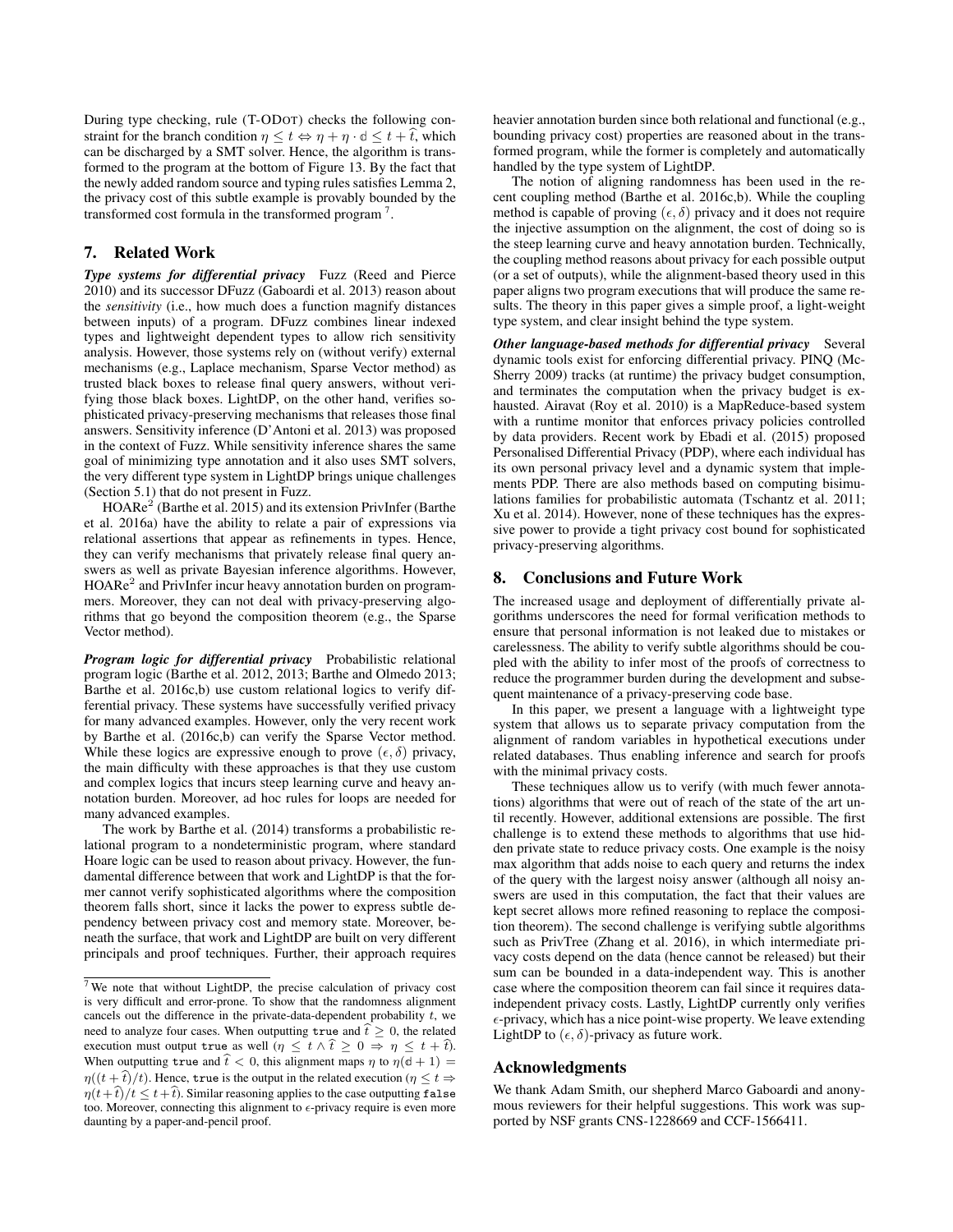## References

- <span id="page-13-25"></span>A. Aiken and E. L. Wimmers. Type inclusion constraints and type inference. In *FPLCA*, pages 31–41, 1993.
- <span id="page-13-35"></span>G. Barthe and F. Olmedo. Beyond differential privacy: Composition theorems and relational logic for f-divergences between probabilistic programs. In *ICALP*, pages 49–60, 2013.
- <span id="page-13-13"></span>G. Barthe, B. Köpf, F. Olmedo, and S. Zanella Béguelin. Probabilistic relational reasoning for differential privacy. In *Proceedings of the 39th Annual ACM SIGPLAN-SIGACT Symposium on Principles of Programming Languages*, pages 97–110, 2012.
- <span id="page-13-34"></span>G. Barthe, G. Danezis, B. Grégoire, C. Kunz, and S. Zanella-Béguelin. Verified computational differential privacy with applications to smart metering. In *2013 IEEE 26th Computer Security Foundations Symposium*, pages 287–301, 2013.
- <span id="page-13-14"></span>G. Barthe, M. Gaboardi, E. J. G. Arias, J. Hsu, C. Kunz, and P. Y. Strub. Proving differential privacy in hoare logic. In *2014 IEEE 27th Computer Security Foundations Symposium*, pages 411–424, 2014.
- <span id="page-13-32"></span>G. Barthe, M. Gaboardi, E. J. G. Arias, J. Hsu, A. Roth, and P. Strub. Higher-order approximate relational refinement types for mechanism design and differential privacy. In *POPL*, 2015.
- <span id="page-13-33"></span>G. Barthe, G. P. Farina, M. Gaboardi, E. J. G. Arias, A. Gordon, J. Hsu, and P.-Y. Strub. Differentially private bayesian programming. In *Proceedings of the 2016 ACM SIGSAC Conference on Computer and Communications Security*, pages 68–79, 2016a.
- <span id="page-13-16"></span>G. Barthe, N. Fong, M. Gaboardi, B. Gregoire, J. Hsu, and P.-Y. Strub. Ad- ´ vanced probabilistic couplings for differential privacy. In *Proceedings of the 2016 ACM SIGSAC Conference on Computer and Communications Security*, pages 55–67, 2016b.
- <span id="page-13-15"></span>G. Barthe, M. Gaboardi, B. Gregoire, J. Hsu, and P.-Y. Strub. Proving differential privacy via probabilistic couplings. In *IEEE Symposium on Logic in Computer Science (LICS)*, 2016c. To apprear.
- <span id="page-13-19"></span>N. Bjørner and A.-D. Phan.  $\nu Z$  — maximal satisfaction with Z3. In T. Kutsia and A. Voronkov, editors, *6th International Symposium on Symbolic Computation in Software Science (SCSS)*, volume 30 of *EPiC Series in Computing*, pages 1–9, 2014.
- <span id="page-13-20"></span>N. Bjørner, A.-D. Phan, and L. Fleckenstein. ν*Z — An Optimizing SMT Solver*, pages 194–199. 2015.
- <span id="page-13-29"></span>H. Chan, E. Shi, and D. Song. Private and continual release of statistics. *ACM Transactions on Information and System Security*, 14(3), 2011.
- <span id="page-13-5"></span>Y. Chen and A. Machanavajjhala. On the privacy properties of variants on the sparse vector technique. http://arxiv.org/abs/1508.07306, 2015.
- <span id="page-13-31"></span>L. D'Antoni, M. Gaboardi, E. J. Gallego Arias, A. Haeberlen, and B. Pierce. Sensitivity analysis using type-based constraints. In *Proceedings of the 1st Annual Workshop on Functional Programming Concepts in Domainspecific Languages*, pages 43–50, 2013.
- <span id="page-13-21"></span>L. M. de Moura and N. Bjørner. Z3: An efficient SMT solver. In *Conf. on Tools and Algorithms for the Construction and Analysis of Systems (TACAS)*, 2008.
- <span id="page-13-7"></span>C. Dwork and A. Roth. The algorithmic foundations of differential privacy. *Foundations and Trends in Theoretical Computer Science*, 9(3–4):211– 407, 2014. ISSN 1551-305X. doi: 10.1561/0400000042.
- <span id="page-13-18"></span>C. Dwork, K. Kenthapadi, F. McSherry, I. Mironov, and M. Naor. Our data, ourselves: Privacy via distributed noise generation. In *EUROCRYPT*, pages 486–503, 2006a.
- <span id="page-13-0"></span>C. Dwork, F. McSherry, K. Nissim, and A. Smith. Calibrating noise to sensitivity in private data analysis. In *TCC*, 2006b.
- <span id="page-13-36"></span>H. Ebadi, D. Sands, and G. Schneider. Differential privacy: Now it's getting personal. In *POPL*, 2015.
- <span id="page-13-3"></span>U. Erlingsson, V. Pihur, and A. Korolova. Rappor: Randomized aggregatable privacy-preserving ordinal response. In *Proceedings of the 2014*

*ACM SIGSAC Conference on Computer and Communications Security*, CCS '14, 2014.

- <span id="page-13-12"></span>M. Gaboardi, A. Haeberlen, J. Hsu, A. Narayan, and B. C. Pierce. Linear dependent types for differential privacy. In *Proceedings of the 40th Annual ACM SIGPLAN-SIGACT Symposium on Principles of Programming Languages*, POPL '13, pages 357–370, 2013.
- <span id="page-13-4"></span>A. Greenberg. Apple's 'differential privacy' is about collecting your data – but not *Your* data. Wired, [https://www.wired.com/2016/](https://www.wired.com/2016/06/apples-differential-privacy-collecting-data/) [06/apples-differential-privacy-collecting-data/](https://www.wired.com/2016/06/apples-differential-privacy-collecting-data/), 2016.
- <span id="page-13-27"></span>C. Haack and J. B. Wells. Type error slicing in implicitly typed higher-order languages. *Science of Computer Programming*, 50(1–3):189–224, 2004.
- <span id="page-13-1"></span>D. Kifer and A. Machanavajjhala. Pufferfish: A framework for mathematical privacy definitions. *ACM Trans. Database Syst.*, 39(1):3:1–3:36, 2014.
- <span id="page-13-17"></span>D. Kozen. Semantics of probabilistic programs. *Journal of Computer and System Sciences*, 22(3):328 – 350, 1981.
- <span id="page-13-23"></span>K. R. M. Leino. Dafny: An automatic program verifier for functional correctness. In *Proceedings of the 16th International Conference on Logic for Programming, Artificial Intelligence, and Reasoning*, pages 348–370, 2010.
- <span id="page-13-6"></span>M. Lyu, D. Su, and N. Li. Understanding the sparse vector technique for differential privacy. https://arxiv.org/abs/1603.01699, 2016.
- <span id="page-13-2"></span>A. Machanavajjhala, D. Kifer, J. Abowd, J. Gehrke, and L. Vilhuber. Privacy: From theory to practice on the map. In *Proceedings of the IEEE International Conference on Data Engineering (ICDE)*, pages 277–286, 2008.
- <span id="page-13-22"></span>P. Martin-Löf. Intuitionistic type theory. *Naples: Bibliopolis*, 76, 1984.
- <span id="page-13-30"></span>F. McSherry and K. Talwar. Mechanism design via differential privacy. In *Proceedings of the 48th Annual IEEE Symposium on Foundations of Computer Science*, pages 94–103, 2007.
- <span id="page-13-8"></span>F. D. McSherry. Privacy integrated queries: An extensible platform for privacy-preserving data analysis. In *Proceedings of the 2009 ACM SIGMOD International Conference on Management of Data*, pages 19– 30, 2009.
- <span id="page-13-9"></span>P. Mohan, A. Thakurta, E. Shi, D. Song, and D. Culler. Gupt: Privacy preserving data analysis made easy. In *Proceedings of the ACM SIGMOD International Conference on Management of Data*, 2012.
- <span id="page-13-11"></span>J. Reed and B. C. Pierce. Distance makes the types grow stronger: A calculus for differential privacy. In *Proceedings of the 15th ACM SIGPLAN International Conference on Functional Programming*, ICFP '10, pages 157–168, 2010.
- <span id="page-13-28"></span>A. Roth. The sparse vector technique. [http://www.cis.upenn.](http://www.cis.upenn.edu/~aaroth/courses/slides/Lecture11.pdf) [edu/˜aaroth/courses/slides/Lecture11.pdf](http://www.cis.upenn.edu/~aaroth/courses/slides/Lecture11.pdf), 2011.
- <span id="page-13-10"></span>I. Roy, S. Setty, A. Kilzer, V. Shmatikov, and E. Witchel. Airavat: Security and privacy for MapReduce. In *NSDI*, 2010.
- <span id="page-13-37"></span>M. C. Tschantz, D. Kaynar, and A. Datta. Formal verification of differential privacy for interactive systems (extended abstract). *Electron. Notes Theor. Comput. Sci.*, 276:61–79, Sept. 2011.
- <span id="page-13-24"></span>M. Wand. A simple algorithm and proof for type inference. *Fundamenta Informaticae*, 10:115–122, 1987.
- <span id="page-13-38"></span>L. Xu, K. Chatzikokolakis, and H. Lin. *Metrics for Differential Privacy in Concurrent Systems*, pages 199–215. 2014.
- <span id="page-13-26"></span>D. Zhang and A. C. Myers. Toward general diagnosis of static errors. In *ACM Symposium on Principles of Programming Languages (POPL)*, pages 569–581, Jan. 2014.
- <span id="page-13-39"></span>J. Zhang, X. Xiao, and X. Xie. Privtree: A differentially private algorithm for hierarchical decompositions. In *SIGMOD*, 2016.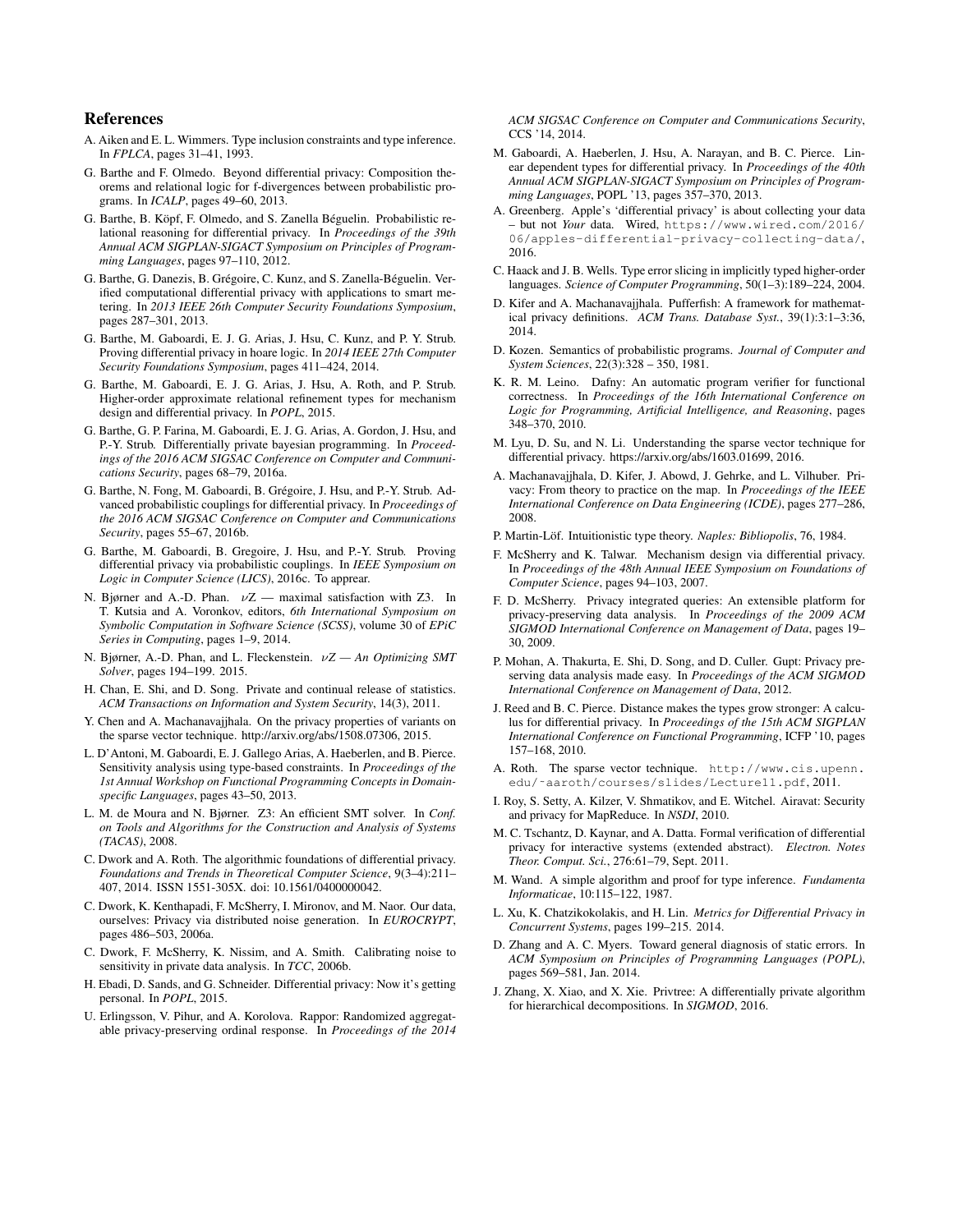# Appendix

# A. Soundness Proof

In the source language semantics (Figure [5\)](#page-5-1), the variable that a star-typed variable depends on  $(e.g., \widehat{sum}$  in Figure [4\)](#page-4-3) is invisible. We first extend the semantics to make the manipulation of such invisible variables explicit, by the following rule for assignments:

$$
[\![x:=e]\!]_m=\text{unit}\ (m\{[\![e]\!]_m/x\}\{[\![\mathbb{d}]\!]_m/\widehat{x}\})\text{ when }\Gamma(x)=\texttt{num}_*,
$$
 where  $\Gamma(e)=\mathbb{d}.$ 

It is straightforward to check that the extended semantics (parameterized on the type system) is consistent with the original semantics in Figure [5,](#page-5-1) as it does not change the distribution on the variables that are visible in the source program. The extended semantics is needed to close the gap between the source language and the one that formal reasoning is applied on.

Next, we prove a few auxiliary lemmas.

#### <span id="page-14-0"></span>Lemma 3.

$$
\forall m_1, m_2, \Gamma \text{ s.t. } m_1 \Gamma \, m_2, \text{ we have}
$$

$$
\forall m. \text{ unit } m_1(m) = \text{unit } m_2(\Gamma(m))
$$

*Proof.* By the fact that  $\Gamma$  is a function.

#### <span id="page-14-1"></span>Lemma 4 (Expression).

 $\forall e, m_1, m_2, \Gamma \, s.t. \, m_1 \Gamma \, m_2 \wedge \Gamma \vdash e : \mathcal{B}_{d}, \, \text{we have}$  $\llbracket e \rrbracket_{m_1} + \llbracket \phi \rrbracket_{m_1} = \llbracket e \rrbracket_{m_2}$ 

*Proof.* Induction on the structure of e. Interesting cases are follows. When e is x or  $\eta$ , result is true by the definition of  $m_1 \Gamma m_2$ .

When e is  $e_1 \oplus e_2$ , let  $[[e_i]]_{m_1} = v_i$ ,  $[[e_i]]_{m_2} = v'_i$  and  $\Gamma \vdash e_i$ :<br>for  $i \in \{1, 2\}$ . Then by typing rule, we have  $d = d_i + d_2$ . By  $\mathcal{B}_{d_i}^i$  for  $i \in \{1, 2\}$ . Then by typing rule, we have  $d = d_1 + d_2$ . By induction hypothesis, we have  $v'_i = v_i + d_i$ , where  $d_i = [\![d_i]\!]_{m_1}$ .<br>Hence  $[\![e]\!]_i = v'_i \oplus v'_i = (v_i + d_i) \oplus (v_i + d_0) = (v_i \oplus v_i) +$ Hence,  $\begin{bmatrix} e \\ \end{bmatrix} \begin{bmatrix} h_1 \\ m_2 \end{bmatrix} = v'_1 \oplus v'_2 = (v_1 + d_1) \oplus (v_2 + d_2) = (v_1 \oplus v_2) + (d_1 \oplus d_2) = (v_1 \oplus v_2)$  $(d_1 \oplus d_2) = [\![ e_1 \oplus e_2 ]\!]_{m_1} + [\![ d_1 \oplus d_2 ]\!]_{m_1} = [\![ e]\!]_{m_1} + [\![ d]\!]_{m_1}.$ <br>When  $e = e_1 \oplus e_2$  let  $\Gamma \vdash e_1 \cdots \mathcal{B}^i$  for  $i \in [1]$ 

When  $e = e_1 \odot e_2$ , let  $\Gamma \vdash e_i : \mathcal{B}^i_{d_i}$  for  $i \in \{1, 2\}.$ Then by induction hypothesis, we have  $\llbracket e_i \rrbracket_{m_1} + \llbracket \phi_i \rrbracket_{m_1} =$  $\llbracket e_i \rrbracket_{m_2}$  for  $i \in \{1, 2\}$ . By rule (T-ODOT), for any memory m,<br> $\llbracket e_i \otimes e_2 \rrbracket = \llbracket (e_1 + e_2) \otimes (e_2 + e_2) \rrbracket$ . Hence  $\llbracket e_i \otimes e_2 \rrbracket =$  $[\![e_1 \odot e_2]\!]_m = [\![(e_1 + \mathbb{d}_1) \odot (e_2 + \mathbb{d}_2)]\!]_m$ . Hence,  $[\![e_1 \odot e_2]\!]_{m_1} =$  $\begin{bmatrix} \mathbb{C} & 1 & 0 & 0 & 0 \\ \mathbb{C} & 1 & 0 & 1 & 0 \\ \mathbb{C} & 1 & 0 & 0 & 0 \\ \mathbb{C} & 0 & 0 & 0 & 0 \\ \end{bmatrix}$   $\begin{bmatrix} \mathbb{C} & 1 & 0 & 0 \\ 0 & 1 & 0 & 0 \\ 0 & 0 & 0 & 0 \\ \end{bmatrix}$   $\begin{bmatrix} \mathbb{C} & 1 & 0 & 0 \\ 0 & 1 & 0 & 0 \\ \mathbb{C} & 0 & 0 & 0 \\ \end{bmatrix}$   $\begin{bmatrix} \mathbb{C} & 1$  $\llbracket e_1 \rrbracket_{m_2} \odot \llbracket e_2 \rrbracket_{m_2} = \llbracket e_1 \odot e_2 \rrbracket_{m_2}.$ 

#### *Proof of Lemma [2](#page-7-1)*

$$
\forall c, c', m_1, m_2, m, \Gamma. \vdash \Gamma \land \Gamma \vdash c \rightharpoonup c' \land m_1 \Gamma \, m_2, \text{ we have}
$$

$$
[[c]]_{m_1}(m) \le \exp(\max(c' \upharpoonright_{m_1}^m))[[c]]_{m_2}(\Gamma(m))
$$

*Proof.* By structural induction on *c*.

- Case skip:  $c' =$  skip by typing rule. Hence,  $\max(c' \mid_{m_1}^m) =$ 0. Desired result is true by Lemma [3](#page-14-0) and the semantics of skip.
- Case  $x := e$ : by the transformation, we have  $\max(c' \mid_{m_1}^m) = 0$ . Hence, by the semantics and Lemma [3,](#page-14-0) it is sufficient to show that the memories after the assignment are related by Γ. We first show  $m'_1(x) + [\![\phi]\!]_{m'_1} = m'_2(x)$ .
	- When  $\Gamma(x) = \mathcal{B}_{d}$ , we need to show that  $m'_1 \Gamma m'_2$  where  $m'_1 = m_1' \{ [\![ e ]\!]_{m_1}/x \}$  and  $m'_2 = m_2 \{ [\![ e ]\!]_{m_2}/x \}$  by the semantics By typing rule, we have  $\Gamma \vdash e : \mathcal{B}$  as well semantics. By typing rule, we have  $\Gamma \vdash e : B_d$  as well. By Lemma [4,](#page-14-1)  $[\![e]\!]_{m_1} + [\![e]\!]_{m_1} = [\![e]\!]_{m_2}$ . Hence, we have  $m'_\lambda(x) + [\![e]\!] = m'_\lambda(x)$ . Since glues we have only depend on im $m'_1(x) + \llbracket \text{d} \rrbracket_{m_1} = m'_2(x)$ . Since d may only depend on im-<br>mutable variables in this case.  $\llbracket \text{d} \rrbracket = \llbracket \text{d} \rrbracket$ , So  $m'(x) +$ mutable variables in this case,  $[\![\phi]\!]_{m_1} = [\![\phi]\!]_{m'_1}$ . So  $m'_1(x) +$  $[\![\phi]\!]_{m'_1} = m'_2(x)$  as desired.

When  $\Gamma(x) = \mathcal{B}_*, \Gamma \vdash x : \mathcal{B}_{\hat{x}}$ . Hence,  $m'_1(x) + m'_1(\hat{x}) =$ <br>  $\llbracket e \rrbracket$  +  $\llbracket d \rrbracket$  where  $\Gamma(e) = d$  by the extended seman- $[\![e]\!]_{m_1} + [\![\phi]\!]_{m_1}$ , where  $\Gamma(e) = \emptyset$ , by the extended seman-<br>tics By Lemma 4, this is identical to  $[\![e]\!]$ , which is  $m'(x)$ tics. By Lemma [4,](#page-14-1) this is identical to  $[ [e]_{m_2}$ , which is  $m'_2(x)$ <br>by the semantics by the semantics.

Second, we show  $m'_1(y) + [\![\![\phi]\!]_{m'_1} = m'_2(y)$ , where  $\Gamma \vdash y : \phi$ <br>for  $y \in \text{dom}(\Gamma) \land y \neq x$ . When  $y \in \text{Var}$  its time cannot depend for  $y \in \text{dom}(\Gamma) \land y \neq x$ . When  $y \in \text{Var}$ , its type cannot depend on x, which is mutable. So the desired result is true. For  $\eta \in H$ , its type only depends on the memory state when  $\eta$  is used. So the desired result is true as well.

- Case if  $e$  then  $c_1$  else  $c_2$ : by typing rule,  $\Gamma \vdash e : \texttt{bool}_0$ . By Lemma [4,](#page-14-1)  $[\![e]\!]_{m_1} = [\![e]\!]_{m_2}$ . Hence, the same branch is taken in<br>m<sub>1</sub> and m<sub>2</sub>. Desired result is true by induction by pothesis  $m_1$  and  $m_2$ . Desired result is true by induction hypothesis.
- Case  $c_1$ ;  $c_2$ : For any m such that  $[[c_1;c_2]]_{m_1}(m) \neq 0$ , there exists some m' such that exists some  $m'$  such that

$$
[\![c_1]\!]_{m_1}(m') \neq 0 \wedge [\![c_2]\!]_{m'}(m) \neq 0
$$

By induction hypothesis, we have

 $\Box$ 

 $[ c_1 ]_{m_1}(m') \le \exp(\epsilon_1) [c_1]_{\Gamma(m_1)}(\Gamma(m'))$ 

$$
[\![c_2]\!]_{m'}(m) \le \exp(\epsilon_2) [\![c_2]\!]_{\Gamma(m')}(\Gamma(m))
$$

where  $\epsilon_1 = \max(c'_1 \mid_{m_1}^{m'})$  and  $\epsilon_2 = \max(c_2 \mid_{m'}^{m})$ . Hence,

$$
\[c_1\]_{m_1}(m') \cdot [c_2\]_{m'}(m) \le
$$
  
 
$$
\exp(\epsilon_1 + \epsilon_2) [c_1\]_{\Gamma(m_1)}(\Gamma(m')) \cdot [c_2\]_{\Gamma(m')}(\Gamma(m))
$$

Notice that  $m' \uplus (\epsilon_1) \in [c_1]_{m_1 \uplus (0)}$  and  $m \uplus (\epsilon_2) \in [c_2]_{m' \uplus (0)}$ since  $\epsilon_1$  and  $\epsilon_2$  maximize privacy costs among consistent executions by definition. Hence,  $m \uplus (\epsilon_1 + \epsilon_2) \in [c'_1; c'_2]_{m_1 \uplus (0)}$ .<br>Therefore  $\epsilon_1 + \epsilon_2 \leq \max(c_1; c_2)$ . Therefore,  $\epsilon_1 + \epsilon_2 \leq \max(c_1; c_2 \mid_{m_1}^m)$ . So for any m,

$$
[c_1;c_2]_{m_1}(m) = \sum_{m'} [c_1]_{m_1}(m') \cdot [c_2]_{m'}(m)
$$
  
\n
$$
\leq \exp(\epsilon') \sum_{m'} [c_1]_{\Gamma(m_1)}(\Gamma(m')) \cdot [c_2]_{\Gamma(m')}(\Gamma(m))
$$
  
\n
$$
\leq \exp(\epsilon') \sum_{m'} [c_1]_{\Gamma(m_1)}(m') \cdot [c_2]_{m'}(\Gamma(m))
$$
  
\n
$$
\leq \exp(\epsilon') [c_1;c_2]_{m_2}(\Gamma(m))
$$

where  $\epsilon' = \max(c_1; c_2 \mid_{m_1}^m)$ . Notice that the change of variable in the second to last inequality only holds when  $\Gamma$  is an injective (but not necessarily onto) mapping, which is true due to the assumption  $\vdash \Gamma$ .

• Case while e do c: let  $W =$  while e do c. By typing rule,  $\Gamma \vdash e : \text{bool}_0$ . Hence,  $[\![e]\!]_{m'_1} = [\![e]\!]_{m'_2}$  for any  $m'_1 \Gamma m'_2$ .<br>We proceed by hy natural induction on the number of loop We proceed by by natural induction on the number of loop iterations (denoted by i) under  $m_1$ .

When  $i = 0$ ,  $[[b]]_{m_1} =$  false. So  $[[b]]_{m_2} =$  false since  $m_1 \Gamma m_2$ . By semantics,  $\llbracket W \rrbracket_{m_1} = \text{unit } m_1$  and  $\llbracket W \rrbracket_{m_2} = \text{unit } m_2$ , and  $\max(W \mid \frac{m}{m_1}) = 0$ . Desired result is true by Lemma [3.](#page-14-0)

Consider  $i = j + 1$ .  $[[b]]_{m_1} =$  true. So  $[[b]]_{m_2} =$  true since  $m_1 \Gamma m_2$ . By semantics  $[[W]]_{m_1} = [[c \cdot W]]_{m_2}$  for  $i \in [1, 2]$ .  $m_1 \Gamma m_2$ . By semantics,  $[[W]]_{m_i} = [[c; W]]_{m_i}$  for  $i \in \{1, 2\}$ ,<br>and the latter W iterates for i times. By induction by nothesis and the latter  $W$  iterates for  $j$  times. By induction hypothesis and a similar argument as the sequential case,  $[[W]]_{m_1}(m) \le$ <br> $\exp\left(\max(W)^{m_1}[[W]] - (F(m))\right)$  $\exp(\max(W \mid_{m_1}^{m})[W]_{m_2}(\Gamma(m)).$ 

• Case  $\eta := \text{Lap } r$ : let  $\mu_r = \text{Lap } r$ . Since  $\mu_r$  is the Laplace distribution with a scale factor of  $r$ , we have

 $\forall v, d \in \mathbb{R}$ .  $\mu_r(v) \leq \exp(|d| \times r) \mu_r(v + d)$ 

When  $\forall w \cdot m = m_1 \{v/\eta\}$ ,  $[\![ \eta := \text{Lap } r \!]_{m_1}(m) = 0$  by the semantics. Hence desired inequality is trivial semantics. Hence, desired inequality is trivial.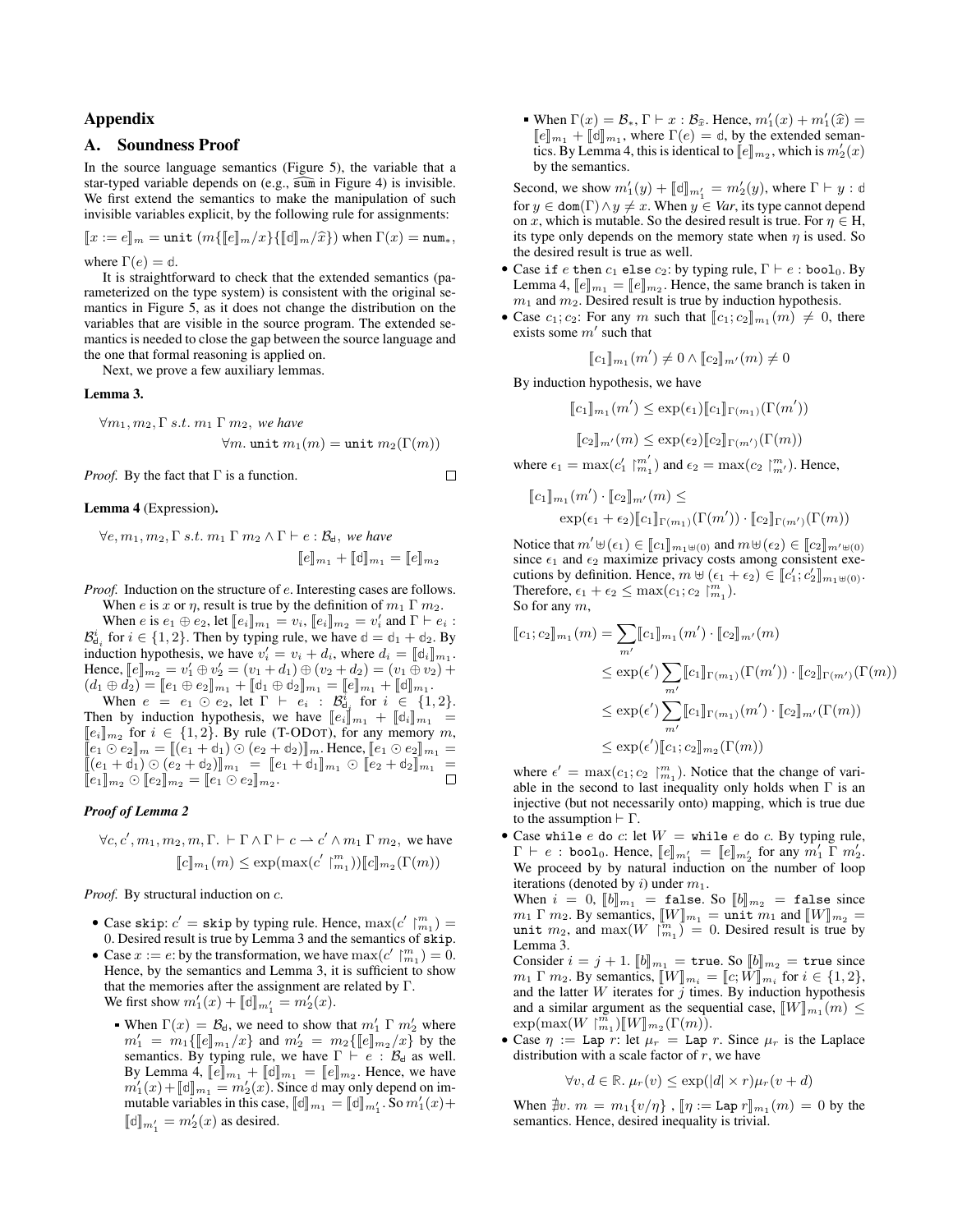When  $m = m_1 \{v/\eta\}$  for some constant v, we have for any  $d \in \mathbb{R}$ ,

$$
\llbracket \eta := \texttt{Lap } r \rrbracket_{m_1}(m)
$$
  
=  $\mu_r(\mathtt{v})$   
 $\leq \exp(|d| \cdot r) \mu_r(\mathtt{v} + d)$ 

Let  $\Gamma(\eta) = \text{num}_d$  and  $\llbracket d \rrbracket_m = d$  for some constant d. Since  $m_1 \Gamma$   $m_2$ ,  $m_1 \{ \mathbf{v}/\eta \} \Gamma$   $m_2 \{ \mathbf{v} + \mathbf{d}/\eta \}$ . That is,  $\Gamma(m)$  =  $m_2\{\mathsf{v}+\mathsf{d}/\eta\}$ . By the semantics,

$$
\begin{aligned} [\![\eta := \mathrm{Lap}\, r]\!]_{m_2}(\Gamma(m)) &= [\![\eta := \mathrm{Lap}\, r]\!]_{m_2}(m_2\{\mathtt{v} + \mathtt{d}/\eta\}) \\ &= \mu_r(\mathtt{v} + \mathtt{d}) \end{aligned}
$$

Hence, we have

$$
[\![\eta:=\text{Lap } r]\!]_{m_1}(m) \leq \exp(|\mathtt{d}|\cdot r)[\![\eta:=\text{Lap } r]\!]_{m_2}(\Gamma(m))
$$

when  $m = m_1 \{v/\eta\}$  for some constant v too. By the typing rule (T-LAPLACE), the transformed program is (havoc  $\eta$ ;  $v_{\epsilon}$  :=  $\mathbf{v}_{\epsilon} + |\mathbf{d}| \cdot r$ . Hence,  $\max(c_1' \mid_{m_0}^m) = ||\mathbf{d}| \cdot r \mid_m = ||\mathbf{d}||_m \cdot r =$  $|d| \cdot r$ . Therefore, we showed that

$$
[\![\eta:=\text{Lap }r]\!]_{m_1}(m) \leq \\ \qquad \exp(\max(c_1'\upharpoonright_{m_0}^m))[\![\eta:=\text{Lap }r]\!]_{m_2}(\Gamma(m))
$$

#### *Proof of Theorem [2](#page-7-4)*

 $\forall Γ, c, c', x, ε$ .  $\vdash Γ ∧ Γ ⊢ (c; return e) → (c'; return e)$  then  $c'^{\preceq_{\epsilon}} \Rightarrow c$  is  $\epsilon$ -private

*Proof.* By the soundness theorem (Theorem [1\)](#page-7-5), we have for any injective  $\Gamma$ ,  $m_1 \Gamma$   $m_2$ ,  $\forall S \subseteq \mathcal{M}$ ,  $[\![c]\!]_{m_1}(S) \leq \exp(\epsilon) [\![c]\!]_{m_2}(\Gamma(S)).$ <br>For clarity, we stress that all sets are over distinct elements (as we For clarity, we stress that all sets are over distinct elements (as we have assumed throughout this paper). Let  $P = (c; \text{return } e)$ . By typing rule (T-RETURN), the return type  $\beta$  must be either num or bool, and its distance must be zero. By semantics, for any value set  $V \subseteq \mathcal{B}$ ,

$$
[\![P]\!]_{m_1}(V) = [\![c]\!]_{m_1}(\{m \mid [\![e]\!]_m \in V\})
$$
(1)

$$
\leq \exp(\epsilon) \llbracket c \rrbracket_{m_2} (\{\Gamma(m) \mid \llbracket e \rrbracket_m \in V \}) \tag{2}
$$

$$
\leq \exp(\epsilon) [[c]]_{m_2}(\{m \mid [[e]]_m \in V\}) \tag{3}
$$

$$
= \exp(\epsilon) [P]_{m_2}(V) \tag{4}
$$

where inequality (2) is true due to Theorem [1](#page-7-5) (the application of which requires the injective assumption). For inequality (3), consider any  $m' \in {\{\Gamma(m) \mid \llbracket e \rrbracket_m \in V\}}$ . It must be true that  $m' = \Gamma(m) \wedge [e]_m \in V$  for some  $m \in \mathcal{M}$ . Due to Lemma [4,](#page-14-1)  $\llbracket e \rrbracket_m = \llbracket e \rrbracket_{\Gamma(m)}$  (the distance of e must be 0). That is,  $\llbracket e \rrbracket_m =$  $v \Leftrightarrow [e]_{\Gamma(m)} = v$  for any v. Hence,

$$
m' = \Gamma(m) \wedge [e]_m \in V \text{ for some } m \in \mathcal{M}
$$

is the same as

 $m' = m'' \wedge [e]_{m''} \in V$  for some  $m \in \mathcal{M}$ , where  $m'' = \Gamma(m)$ 

Since  $m'' \in \mathcal{M}, m' \in \{m \mid \llbracket e \rrbracket_m \in V \}$ . Hence, the inequality (3) holds. We note that (3) is not an equality in general since  $\Gamma$  might not be a surjection.

Therefore, by definition of differential privacy,  $c$  is  $\epsilon$ -private.  $\Box$ 

#### B. Formal Semantics for the Target Language

The denotational semantics interprets a command  $c$  in the target language (Figure [7\)](#page-6-1) as a function  $\llbracket c \rrbracket$  :  $\mathcal{M} \to \mathcal{P}(\mathcal{M})$ . The semantics of commands are formalized as follows.

$$
[\![\text{skip}]\!]_m = \{m\}
$$
\n
$$
[\![x := e]\!]_m = \{m\{[\![e]\!]_m/x\}\}
$$
\n
$$
[\![\text{havoc } x]\!]_m = \cup_{r \in \mathbb{R}} \{m\{r/x\}\}
$$
\n
$$
[\![c_1; c_2]\!]_m = \cup_{m' \in [\![c_1]\!]_m} [\![c_2]\!]_{m'}
$$
\n
$$
[\![\text{if } e \text{ then } c_1 \text{ else } c_2]\!]_m = \begin{cases} [\![c_1]\!]_m & \text{if } [\![e]\!]_m = \text{true} \\ [\![c_2]\!]_m & \text{if } [\![e]\!]_m = \text{false} \end{cases}
$$
\n
$$
[\![\text{while } e \text{ do } c]\!]_m = w^* \ m
$$
\n
$$
\text{where } w^* = fix(\lambda f. \lambda m. \text{if } [\![e]\!]_m = \text{true}
$$
\n
$$
\text{then } (\cup_{m' \in [\![e]\!]_m} f m') \text{ else } \{m\})
$$
\n
$$
[\![c; \text{return } e]\!]_m = \cup_{m' \in [\![e]\!]_m} \{[\![e]\!]_{m'}\}
$$

Accordingly, the Hoare logic rules for the target language is mostly standard, summarized in Figure [14.](#page-16-0)

# C. Uniform Distribution

Lemma 5 (UniformDist). *The following typing rule is sound w.r.t. Lemma [2:](#page-7-1)*

$$
\dfrac{\Gamma(\eta) = \texttt{num}_{\eta \cdot \texttt{d}} \quad -1 < \texttt{d} \leq 0}{\Gamma \vdash \eta := \texttt{Uniform}_{[0,1]} \rightarrow \texttt{havoc}_{[0,1]} \eta; \mathbf{v}_{\epsilon} = \mathbf{v}_{\epsilon} - \log(\texttt{d} + 1)}
$$

*Proof.* When  $\exists v$ .  $m = m_1\{v/\eta\}$  or  $m(\eta) < -1$  or  $m(\eta) > 1$ ,  $[\![\eta] := \text{Uniform}_{[0,1]}[\!]_{m_1}(m) = 0$  by the semantics. Hence, desired inequality is trivial inequality is trivial.

When  $m = m_1 \{v/\eta\}$  for some  $-1 \le v \le 1$ . Let  $\mu =$ Uniform<sub>[0,1]</sub>,  $d = [d]_m$ . Notice that by typing rule  $d \leq 0$ . So  $d \leq 0$ . We have

$$
\[\eta := \text{Uniform}_{[0,1]}\]_{m_1}(m)
$$
\n
$$
= \mu(\mathbf{v})
$$
\n
$$
= \int_0^1 \mathbb{1}_{\{x \le v\}} dx
$$
\n
$$
= \int_0^1 \mathbb{1}_{\{(d+1)x \le (d+1)\mathbf{v}\}} dx
$$
\n
$$
= \int_0^{1+d} \frac{1}{1+d} \mathbb{1}_{\{x \le (d+1)\mathbf{v}\}} dx
$$
\n
$$
\le \frac{1}{1+d} \int_0^1 \mathbb{1}_{\{x \le (d+1)\mathbf{v}\}} dx
$$
\n
$$
= \exp(-\log(d+1))\mu(\mathbf{v} + \mathbf{v} \cdot \mathbf{d})
$$

Since  $m_1 \Gamma m_2$ , we have  $m_1 \{ \mathbf{v}/\eta \} \Gamma m_2 \{ (\mathbf{v} + \mathbf{v} \cdot \mathbf{d})/\eta \}$ . Hence,

$$
[\![\eta:=\texttt{Uniform}_{[0,1]}\!]_{m_1}(m)\leq\\ \hspace{1cm}\exp(-\log(\texttt{d}+1))[\![\eta:=\texttt{Uniform}_{[0,1]}\!]_{m_2}(\Gamma(m))
$$

By the transformation, Uniform $_{[0,1]} \rightarrow \text{havoc}_{[0,1]} \eta; \mathbf{v}_{\epsilon}$  =  $\mathbf{v}_{\epsilon} - \log(\mathbf{d} + 1)$ , where  $\Gamma(\eta) = \eta \cdot \mathbf{d}$ . Hence,  $\max(c_1' \mid_{m_0}^m)$  $\int_{0}^{\frac{1}{6}} \log(\frac{d}{\theta} + 1) \, m_1 \{v/\eta\} = -\log(\frac{d}{\theta} + 1)$ . Therefore,

$$
[\![\eta:=\texttt{Uniform}_{[0,1]}\!]_{m_1}(m)\leq\\ \hspace*{1cm}\exp(\max(c'_1\!\!\upharpoonright_{m_0}^m))[\![\eta:=\texttt{Uniform}_{[0,1]}\!]_{m_2}(\Gamma(m))\\ \hspace*{1cm}\square
$$